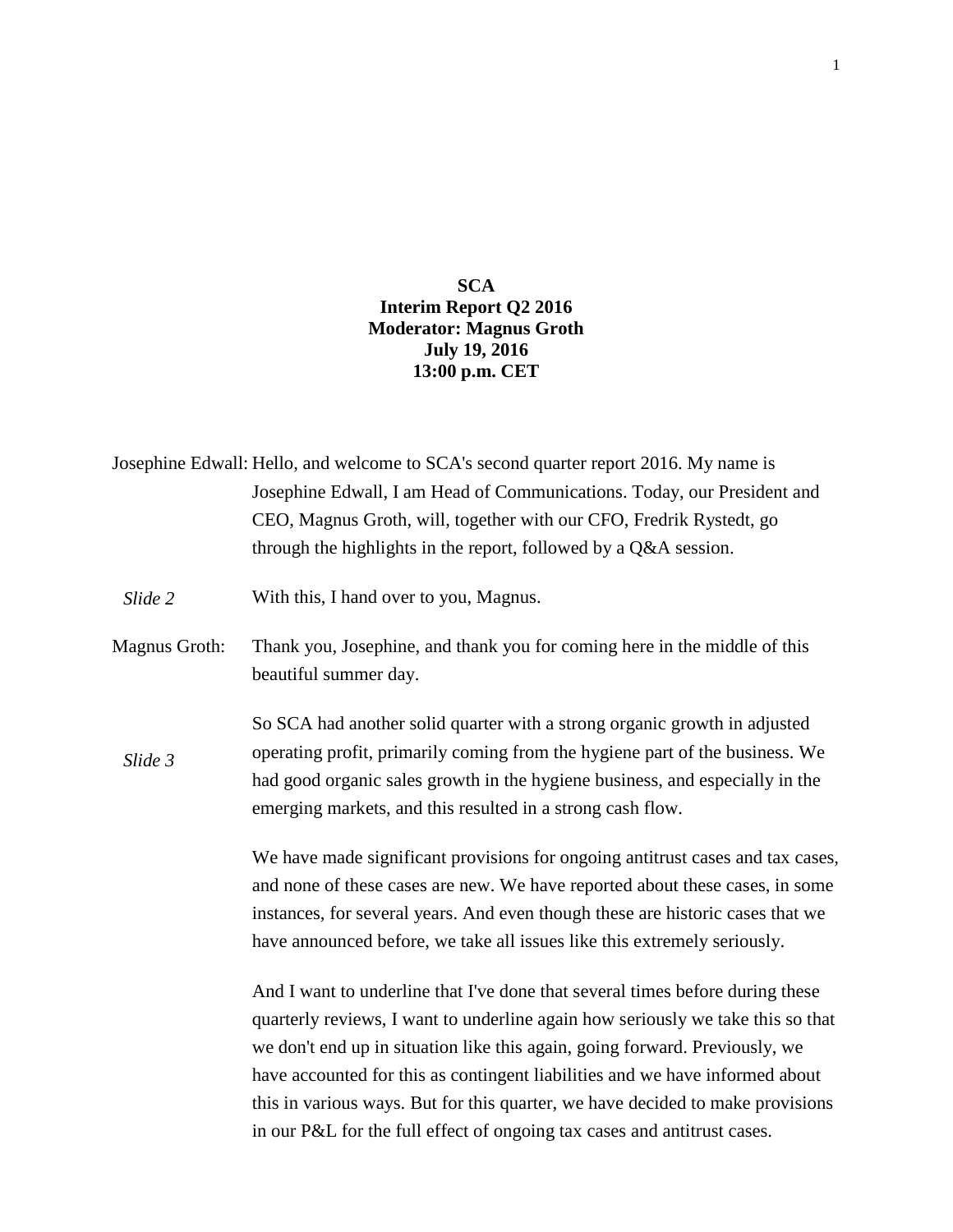And, as I already mentioned, they are ongoing but the estimate is now that there will be higher than 50 percent probability that these cases will, in the end, be ruled against us. And we base this on changes in practice that we see in some other instances relating to other companies in similar situations.

So with that, let's talk more about the business situation. Overall, our organic sales growth was 2 percent. Again, hygiene had a solid quarter with 5 percent growth in personal care, 3 percent growth in tissue, while forest products had a negative growth of 7 percent. *Slide 4*

> The adjusted operating profit improved by 9 percent, leading to an improved operating margin of 0.7 percent to 11.7 percent.

And earnings per share then was negatively affected, as already mentioned, by these provisions due to the tax and antitrust cases previously mentioned. If we would deduct these provisions, earnings per share would actually be increasing by 18 percent, based on the underlying performance.

Operating cash flow remained very strong and increased by 21 percent, compared to the same quarter last year.

- Our adjusted return on capital employed improved by 0.5 percent to 12.1 percent, so we're steadily moving closer our long-term target of 13 percent. And in this number, there's a negative impact from the Wausau acquisition. It's still early days and we're still working very hard with realizing the synergies and integrating Wausau. That's, by the way, progressing very, very well and ahead of time, but that has slightly negative impact on return on capital employed initially. But in spite of that, we are now up to 12.1 percent on return on capital employed. *Slide 5*
- As you know, I like to talk to you about innovations, and this quarter we have some quite important innovations. One of them is the TENA overnight underwear that you can see on the slide. I will also show it live here. *Slide 6*

It's important because this is something that we are selling in retail both in North America and in Europe. It's a product differentiates us from the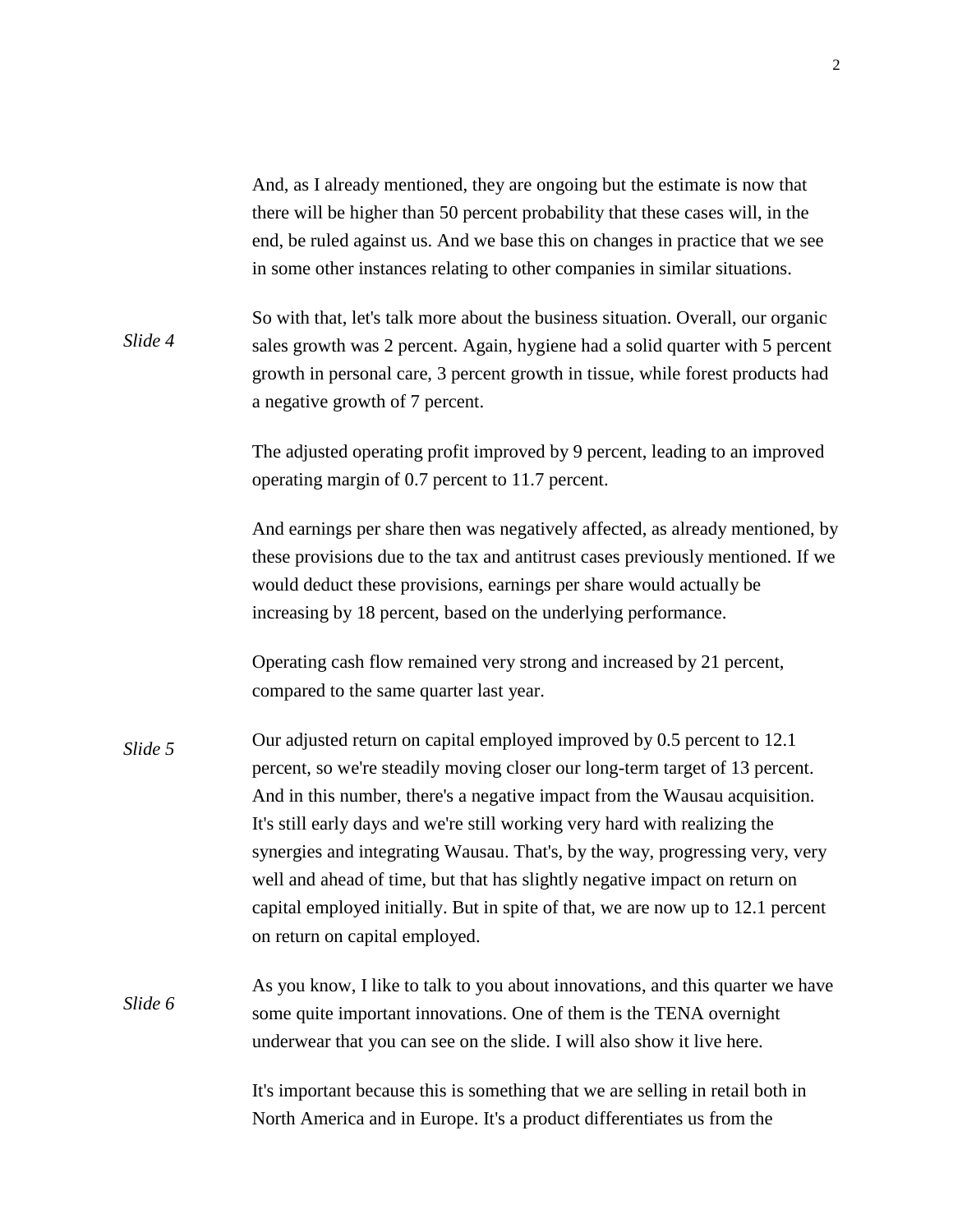competition and that we're using to be even more successful in the battle that we are now in, as you know, since several years when it comes to the retail business in Europe and in North America. So this is an important launch that's ongoing now.

Another example is an ongoing launch of our dispenser range under the Tork brand, and this is a range that has very good properties in wet environments, so it's a very sturdy dispenser.

Without going into all of these tissue launches, I'd like you to see the similarities here between the different packs. So in spite of launching products under different trademarks in different markets, we are becoming more and more global, both in, actually, how we present the products, the packaging, and also rolling out innovation on a broader scale throughout different markets. *Slide 7*

> As an example, the Zewa and Regio Just 1 products that you see there, down on the right-hand corner, is a product that we have been selling in Europe for quite some time, but we're rolling it out now in East Europe and in Latin America.

- So with that warm-up, I'd like to hand over to Fredrik for some more numbers. Fredrik Rystedt, Svenska Cellulosa AB SCA - CFO *Slide 8*
- Fredrik Rystedt: Thank you, Magnus. I'll start with the usual slide on net sales. And as Magnus already said, we grew with just over 2 percent in organic growth, and hygiene with approximately 4 percent and forest with minus 7 percent. And price, as you can see, contributed positively and about 1 percent for both tissue and personal care, and forest, as we also had in the first quarter a negative of 3 percent. *Slide 9*

Volume very strong, remains strong, I should say, in personal care and tissue, with approximately 2 percent, also good growth. We had lower volumes in forest with approximately 4 percent. Roughly about 2 percent of that decline in forest has to do with the closure of the paper machine in Ortviken, and the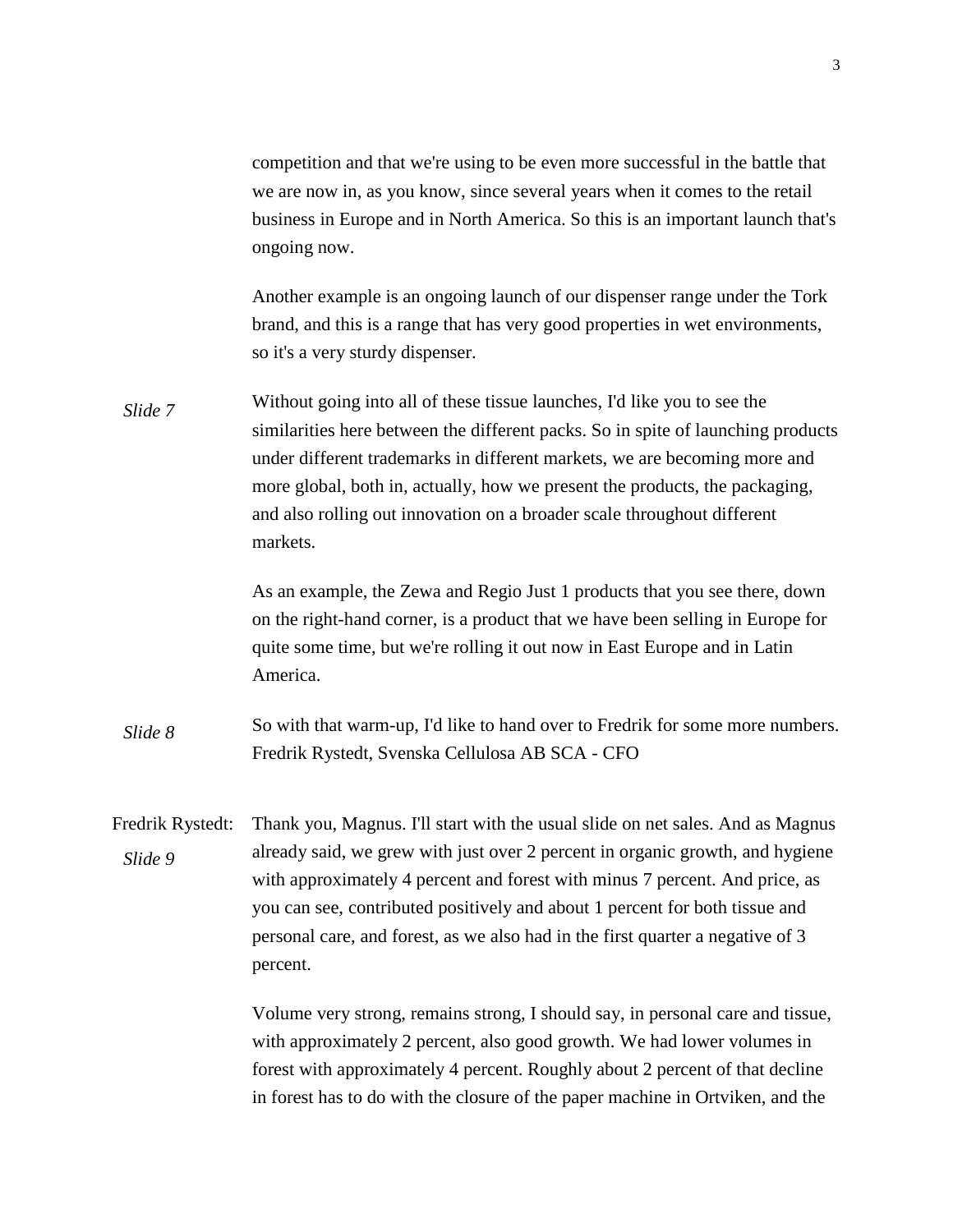other 2 percent has to do mainly with planned maintenance stops during the second quarter.

If we look at the tissue growth there for a second, 2 percent is slightly lower than we've seen before. Although still good, it's slightly lower and that has to do with little bit lower mother reels sales, and also a somewhat lower growth for Vinda than we've seen in the previous quarter. *Slide 10*

> If we look at a little bit longer perspective on the organic sales growth, you can see that both tissue and personal care, during the quarter, actually achieved growth rates within the target range that we have set for these businesses. And underlying volume growth and mix improvements remain at good levels.

During 2015, and also in the first part of 2016, our organic growth in hygiene, in more general terms, were partly driven by price increases that we made during 2015. And those price increases we made on the back of very significantly higher raw material and adverse currency changes that we reported to you during last year.

Many of those price increases are now part of the comparable quarters that we use as comparables now and, therefore, of course, the growth levels are coming down. And, of course, this will also be the case in Q3, when the big price increases that we made during Q3 of last year in tissue in Europe will actually be part of the comparable numbers.

If we look at the growth rate here for forest, I already mentioned the volume side, but price levels on pulp, on kraftliner, and to some degree also on solid wood products, continued to be lower this year than the average of last year, although we can now see that the price levels are generally stabilizing.

If we look at operating profit, on the organic growth we see a growth of 9 percent. So a stable and good growth in comparison to quarter 2 of last year. Price contributed with SEK140 million for personal care, SEK215 million for tissue and, as I already alluded to, negatively with SEK150 million roughly for forest. *Slide 11*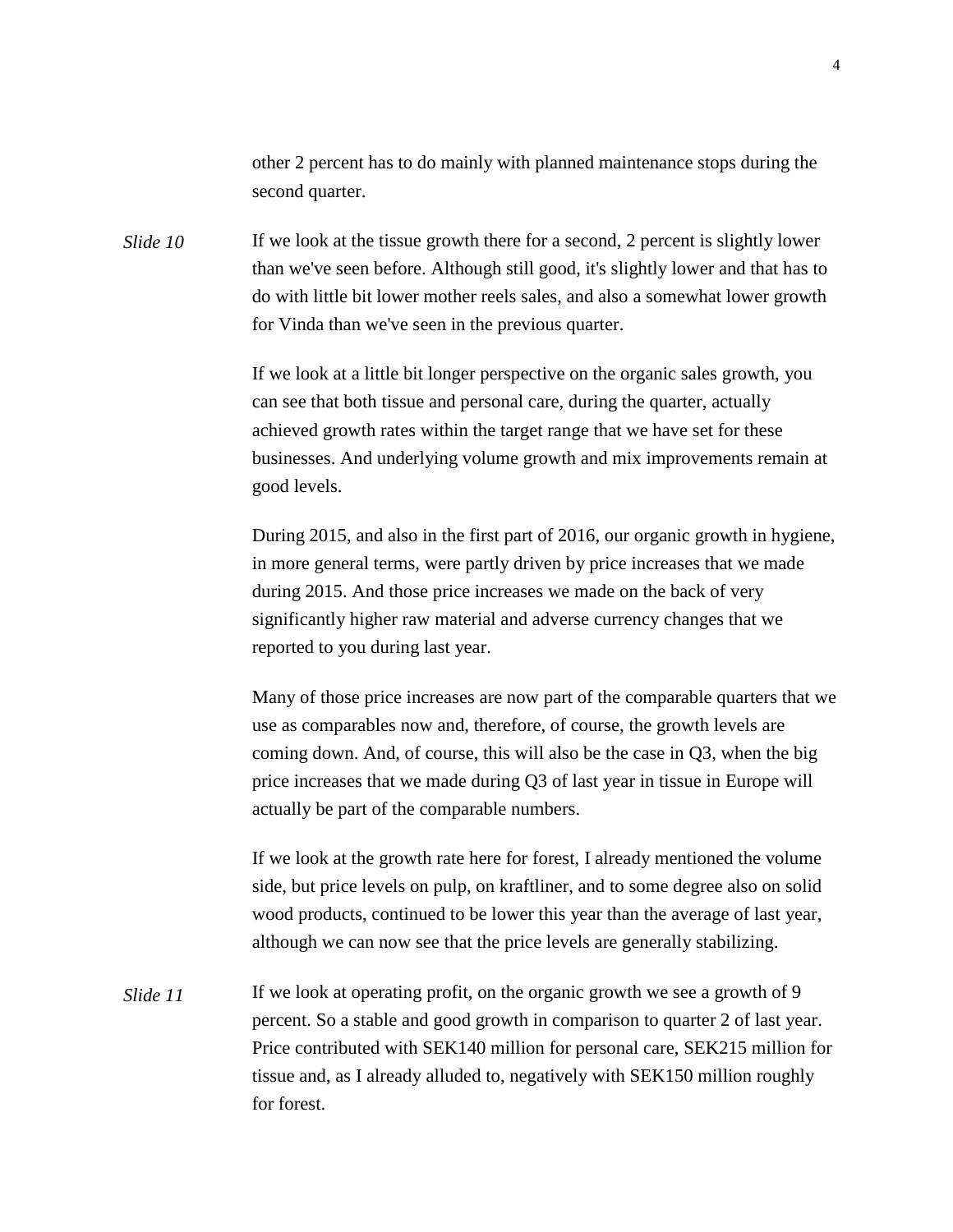Volume contributed positively, so about SEK300 million or so for hygiene and, of course, slightly negative at SEK20 million for forest.

For the first time, and you can see that here, for the first time I think it is in five quarters, we've actually seen a positive impact from raw material. And most of this benefit that you can see on this slide, this SEK70 million here, relates to our tissue business.

And we expect this to continue also for Q3. So if you compare Q3 of 2016, we expect that to be positive in comparison to Q3 of 2015. For personal care and forest, raw material prices are expected to be slightly lower, not a lot, but slightly lower, and for tissue, clearly lower.

And some of you, I know, are also interested in the sequential developments on the raw material. And there, we look at actually a slight increase for personal care and for forest, and also slightly up for tissue. So not a great deal sequentially, but slightly up for tissue, and this has to do with increases in recovered paper.

As you can see, and the same as in Q1, energy prices are still very low and contributing to the profit.

Now you see the other bar there, minus SEK368 million, and the other bar generally, it actually includes all items that are not included in either price mix, volume, raw material or the other items listed on this slide. Of course, it contains A&P or SG&A or other cost of goods sold, etc. And this quarter it's an exceptionally high number, that we're normally lower than this. And that's also despite the fact that we've had continued good efficiency gains.

What we have done is also continued to invest in growth. So we have higher A&P and we also have higher sales costs. So SG&A is going up, not least in Latin America, and also Vinda to a great degree. And then, in addition to that, we've also had fairly high inflationary cost. Also here Latin America is a contributor, with relative high salary cost inflation, partly on the back of currency.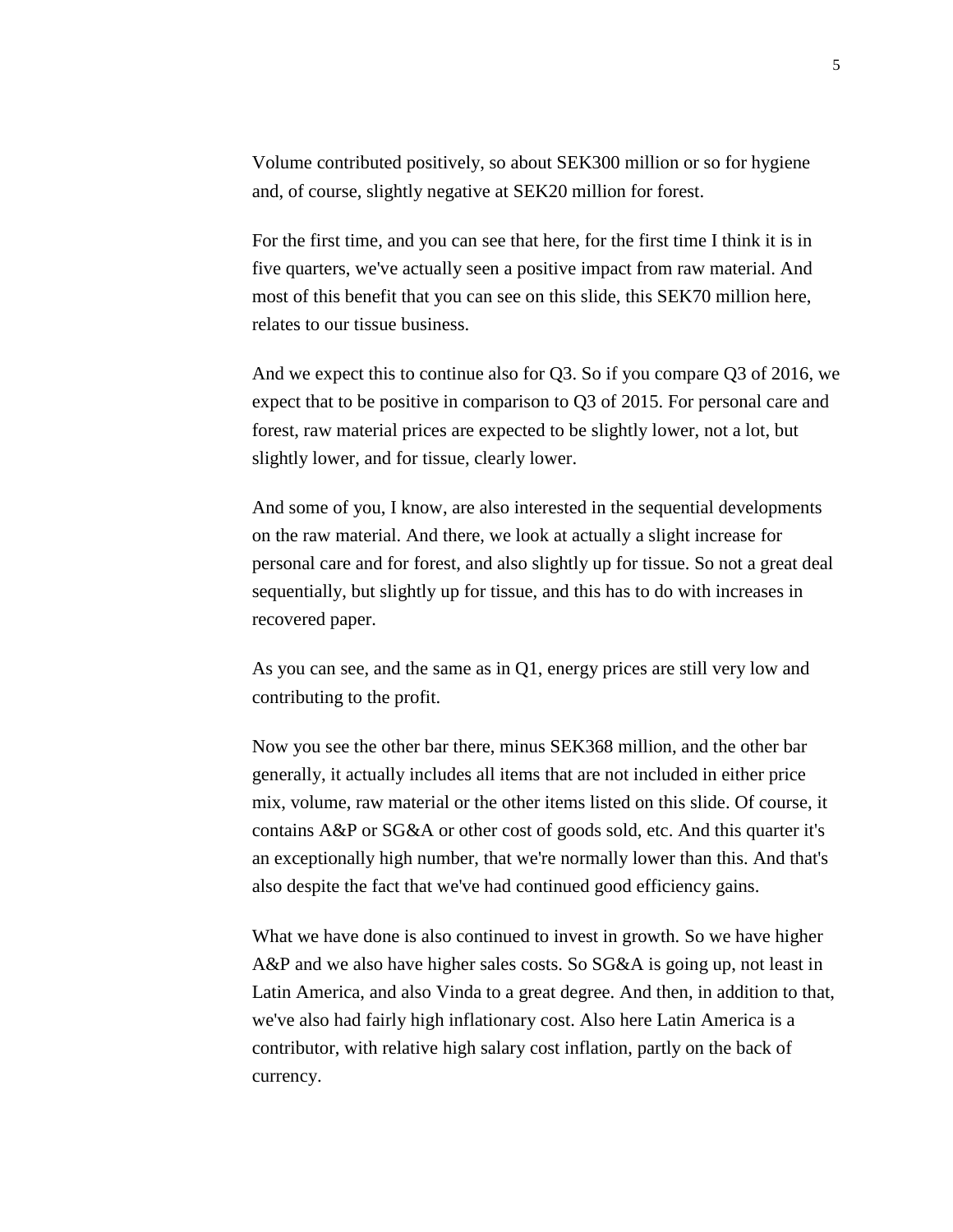And the final item there in this number of SEK368 million is also cost relating to transportation of finished products. So we import, for example, into Brazil and the currency movements make the product costs simply be higher, and that's part of that negative impact.

If we look at cash flow, this is a slightly different number than you saw on Magnus' slide previously, because this also includes the strategic investments or all the capital expenditure that we do. And if you look at that capital, or operating cash flow, is increasing with approximately 1 percent. So you can see that operating cash surplus is continuing to do well and contributing favorably to cash flow. *Slide 12*

> Change in working capital is normally negative. We build, typically, working capital during Q1 and Q2. But despite that fact, in the quarter, we've had a slight positive contribution and that's also despite the growth we've seen in the Group.

> So this is a very good performance and if you look at each individual working capital line, so inventory, accounts receivables, etc., all of them are performing well in terms of percentage of net sales. So we're quite pleased with this development.

> Capital expenditure; if you take the total amount, SEK1.9 billion or just under SEK2 billion here and you also look at Q1, you can see that we've spent approximately SEK3.5 billion in capital expenditure so far this year.

Now we've given you a guidance of SEK9.5 billion, which is significantly higher than we've seen in the previous year. All this has to do with the Östrand investment, or primarily with the Östrand investment. So what you can conclude from this is that we have higher strategic investment than last year, which has to do with Östrand, and we will spend more in strategic capital expenditure during the second half of the year, also relating mainly to Östrand.

We talked about the items, or Magnus talked about the items, affecting comparability and, as you can see, there are quite a few during this quarter. The biggest one is, of course, the SEK964 million for the antitrust cases. *Slide 13*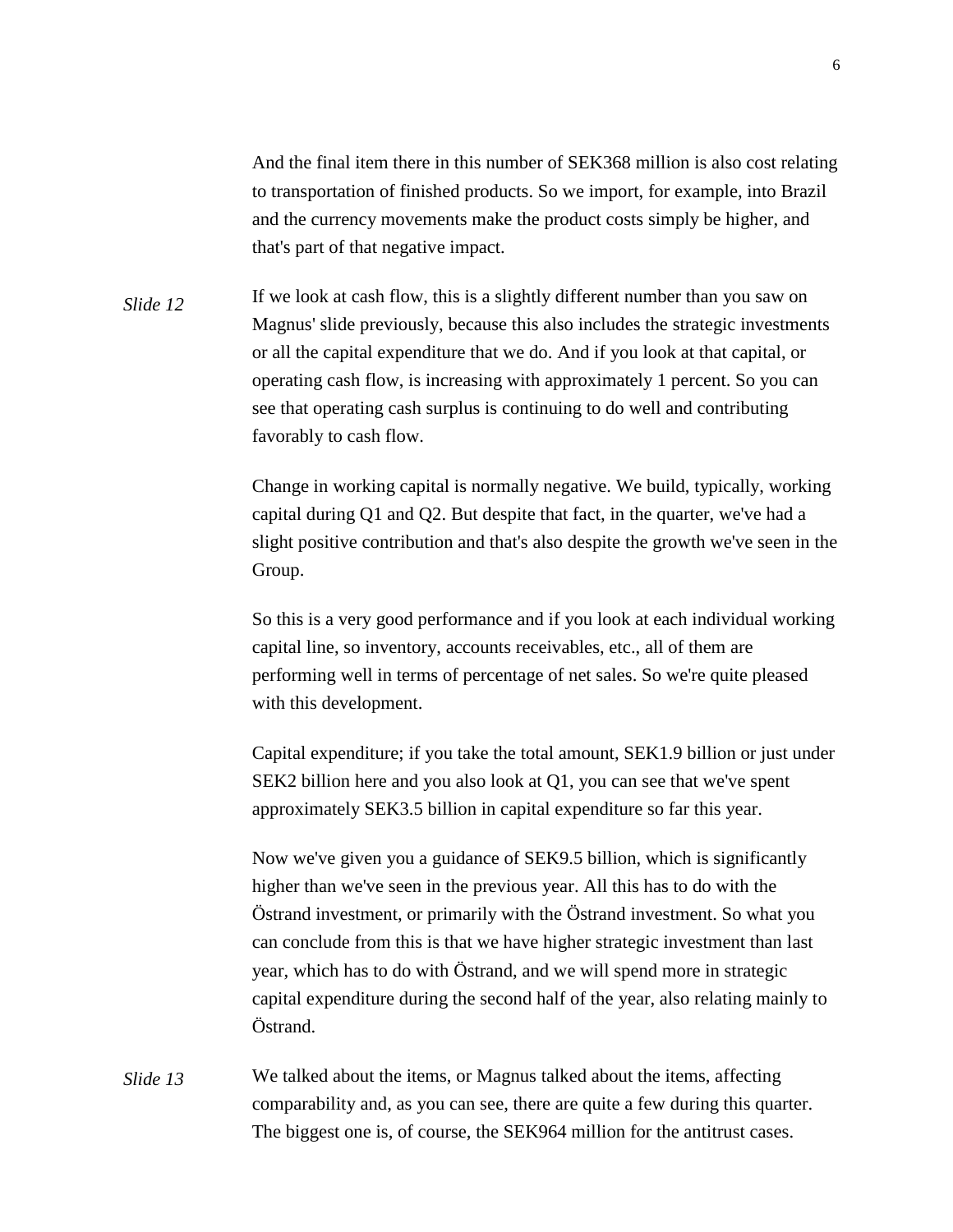Approximately SEK500 million of this SEK964 million relates to antitrust cases where a verdict has already been delivered, and the remaining SEK464 million, roughly, is related to our own estimations of outstanding cases where no verdict exists so far.

Of course, the final amounts here remain uncertain, so this is the best judgment that we can make on expected costs, going forward.

In addition to those antitrust cases, we've also continued restructuring efforts in closing one plant in Spain and another one in France, as you can see here. And then we've continued our integration efforts with Wausau, which is going according to plan and, of course, the estimates that we have both relating to synergies and integration costs remains the same as we have communicated before. So this is very much in line with the plan.

And then finally, we also have a positive number here of SEK218 million, which is relating to a capital gain when we sold our recycling, or our shares in the recycling company IL Returpapper.

So with those words, Magnus. *Slide 14*

Magnus Groth: Thanks, Fredrik. Digging into the different businesses in some more details; in personal care we had organic growth of 5 percent and an improved operating profit of 10 percent. And we continued to see better price mix, higher volumes and cost savings, so all the levers that we want to pull to achieve improving margins and improving volumes. *Slide 15*

> We're also, as Fredrik mentioned, investing more in advertising and promotion to keep growing in the very profitable categories of feminine care and incontinence care, primarily in Latin America.

Adjusted return on capital employed actually came above our target of 30 percent, and was 31.1 percent in the quarter. And again, the margin improvement was nearly 140 basis points from 11.3 percent to 12.7 percent, so a big improvement in margins in personal care.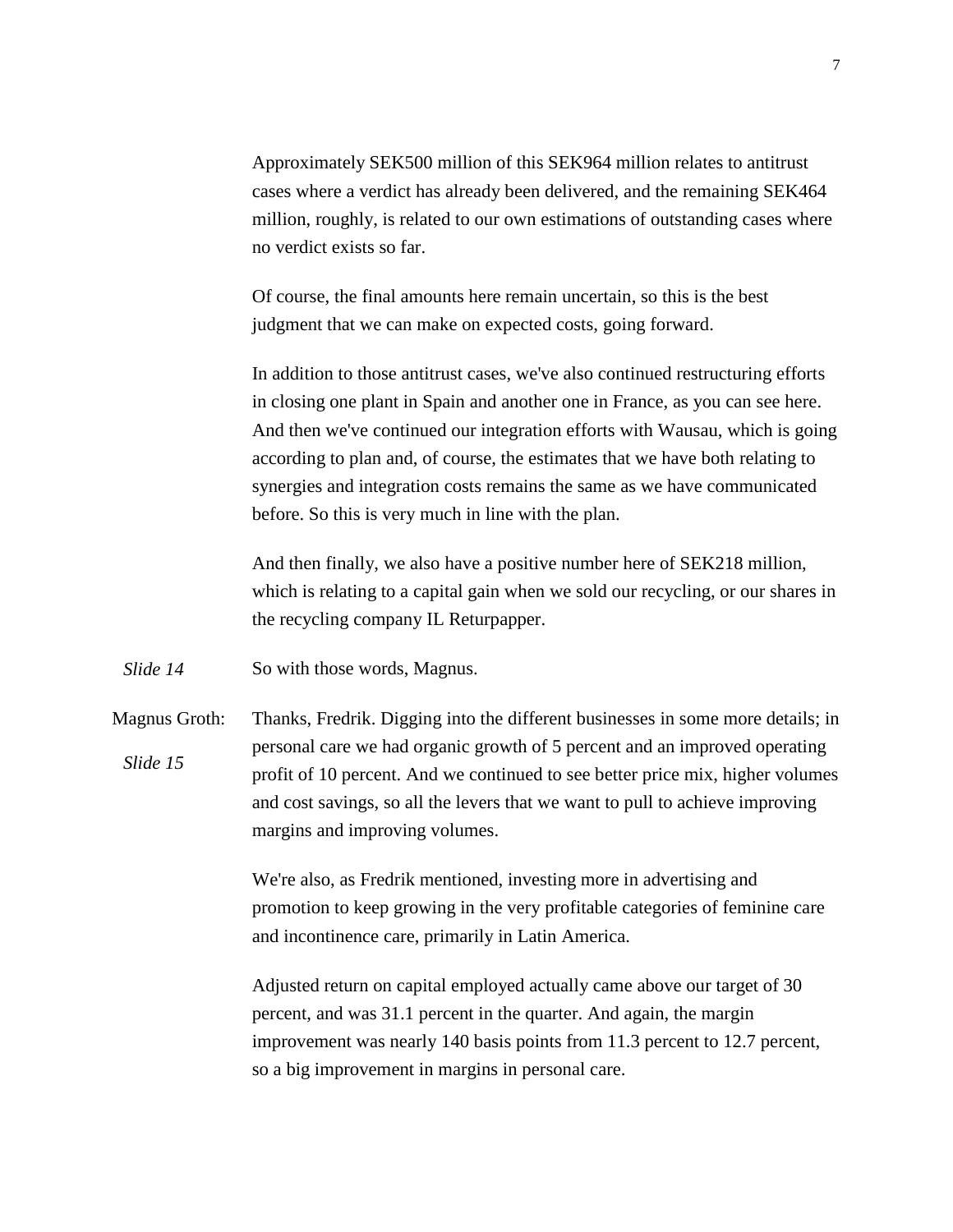And this volume and margin improvement actually is more or less coming from many parts of the business, which is good. As you can see here, we had good growth both in mature and in emerging markets and also in all the different segments in personal care; 4 percent in incontinence, 4 percent in baby and 9 percent in feminine care. *Slide 16*

> Behind those numbers, digging down into some more geographic detail, it's worth to mention that in Europe this is now the last quarter where we had a significant growth comparatively to the same quarter last year from a big private label contract that we gained almost two years ago now. So the rollover effect will be complete after this quarter; however, we still see good growth in other parts of the European baby business.

In emerging markets a mixed picture; Latin America is performing well, Asia is performing very well, Russia had a little bit of a slower quarter, and also baby diapers in Latin America. But overall, a positive development and we continue to look at different positions in different markets to see what we can do to improve because, as you know, we are working actively to have good growth and good margins in all the geographies and all the categories where we are active.

Moving on to tissue; we had organic sales growth of 3 percent, which is in the range of our target which is between 3 percent and 4 percent. And the adjusted operating profit improving 8 percent benefited, again, from better price mix, volumes, savings and, for the first time in five quarters, from also lower raw material costs. The operating margin improved by 70 basis points to 12 percent. *Slide 17*

And if we move on then to see the breakdown, there's quite a difference here where actually growth in mature markets was close to zero, while we continued to have double-digit growth in emerging markets. *Slide 18*

> Between consumer tissue and Away-from-Home, both show good growth; 3 percent in consumer tissue, 4 percent in Away-from-Home. And then looking one step in more detail; in Western Europe, we had lower volumes for consumer tissue and, if you remember, last quarter I was saying that we were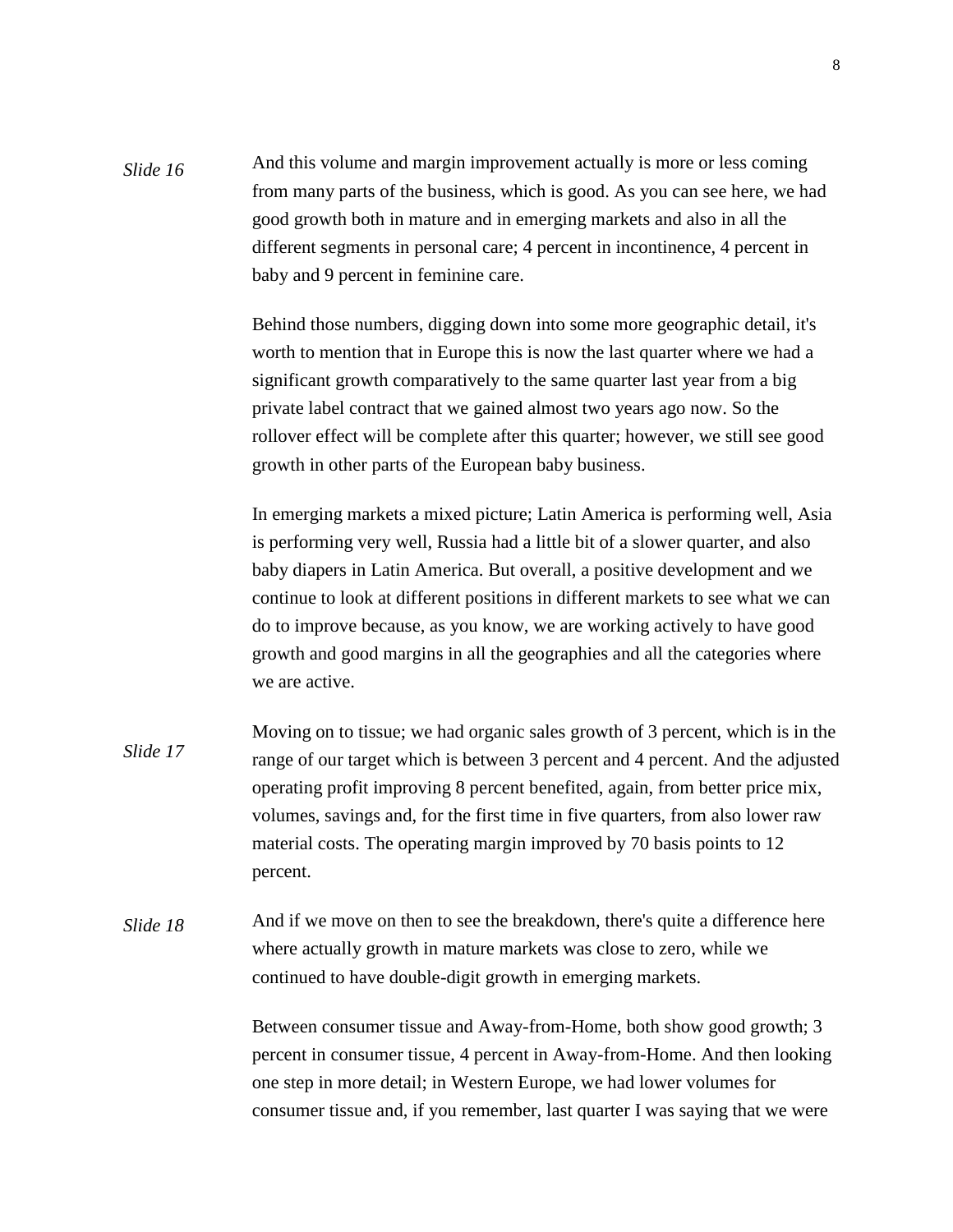at the end of a long period of quite tough price increases due to higher raw material costs, and I feel that we have managed this transition, now that we see much, much lower raw materials, quite well in balancing volume and margins.

We focused very, very much on margins over the last year or two before volume and now we are looking forward, moving back to also getting a good balance of margin and volume. So that's something I feel confident about will develop well, going forward.

In Away-from-Home, we had higher sales in Europe and slightly lower sales in North America. And, as you can see, in all emerging markets we had growth; slightly lower in Russia in this quarter.

Forest products, finally, where we had an organic sales growth that was negative 7 percent consisting of a mix of price and volume. Fredrik mentioned that approximately half of this volume decrease comes from the closure of paper machine number two, the publication paper machine in Ortviken that we announced last year, and the other half from maintenance stops during the first -- or during the second quarter this year. *Slide 19*

> Also operating profit was lower 16 percent due to lower prices, lower volumes, helped by lower energy and material costs. So altogether, an operating margin of 12.4 percent for forest products.

Looking forward, we expect a stabilization of prices in the various areas, so no big changes expected, going forward, for the next couple of quarters.

So with that, I'd like to hand over to Josephine, I nearly said, and we can use this slide, I think we already went through most of these bullets to summarize. *Slide 20*

> We continue to see a solid performance in the hygiene business; good growth momentum, improving margins, resulting in good cash flow. In the forest products business we are also doing well when it comes to our investments, our big projects, in our savings, but were negatively affected by the price developments, compared to a year ago, but we expect this to level out, going forward.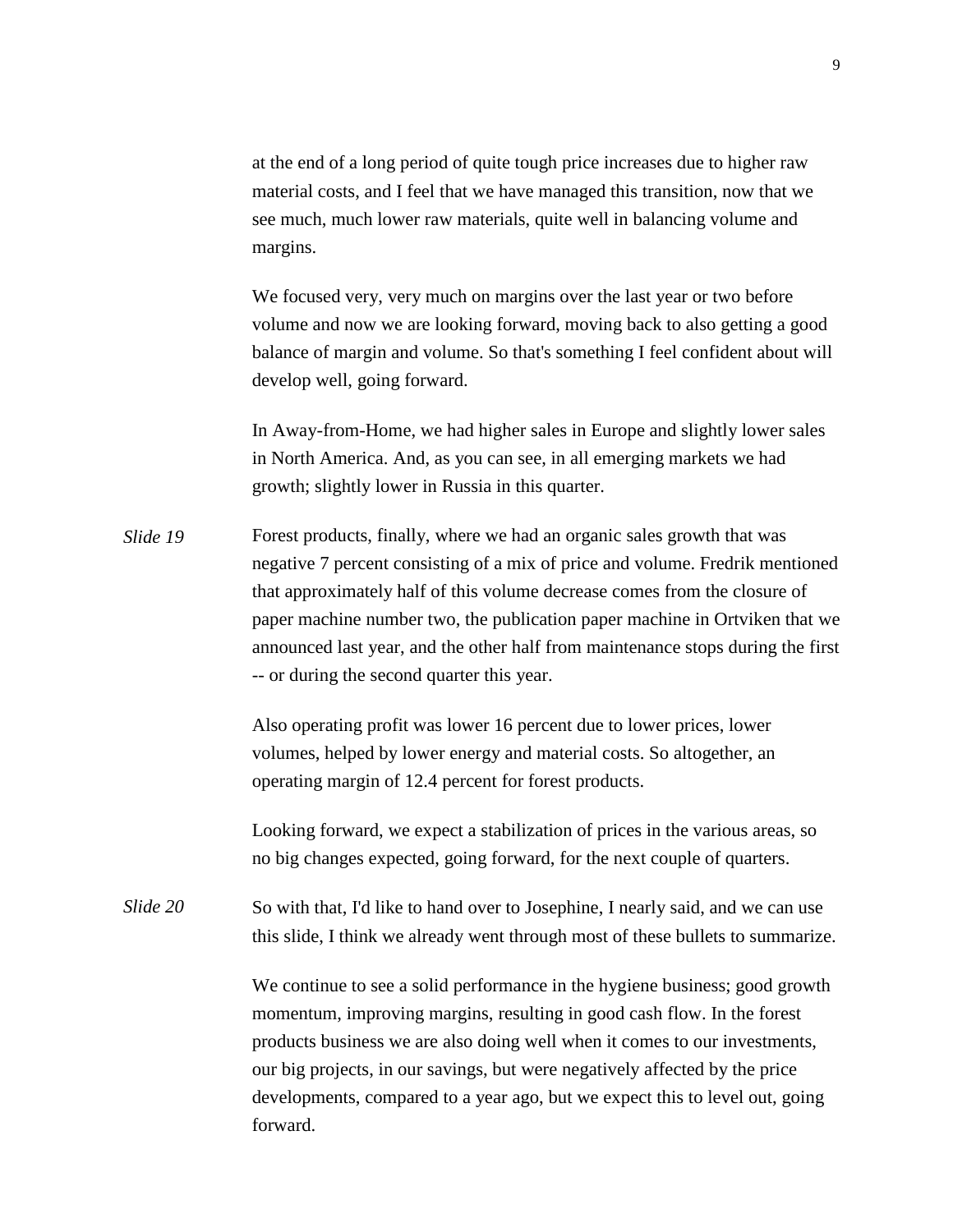## Now, Josephine. *Slide 21*

Josephine Edwall: Now with this, let's open up for questions.

- Mikael Jåfs: Mikael Jåfs, Kepler Cheuvreux. I have two questions. One is around raw material pricing and where you're saying that you now start to see some gains from lower pricing. How difficult will it then be to maintain your end product pricing, or the stabilization of the raw material market is not significant enough to impact it?
- Magnus Groth: As you can see, we have increased margins substantially, due to the price increases we did last year until the beginning of this year, and the downturn now of raw material prices in this quarter. We foresee that there will be some more price pressure; of course, also our customers and consumers see that raw material prices are coming down and this is something we will have to manage. But I feel that it's a better position to be in than vice versa. But it's a situation that we will manage, going forward, also balancing with volume growth.
- Mikael Jafs: Thank you. And then my last question; you mentioned there about higher recycled paper pricing, this has been quite stable for some time. Do you have any particular reason why we see higher RCP prices?
- Fredrik Rystedt: I don't; it's actually supply/demand issue, so with recycle sometimes you see volumes being exported out of the relevant markets and you see higher prices. So we've actually seen that trend going up, so it's more a demand/supply issue; that's mainly the reason.

Mikael Jafs: Perfect, thank you.

Josephine Edwall: Next question? If not, do we have anything on the telephone conference; do we have any questions there, operator?

Operator Your next question comes from the line of Celine Pannuti.

Celine Pannuti: My first question, it's trying to understand the others; Fredrik, you gave a list of items in your presentation. I see that in tissue the others were quite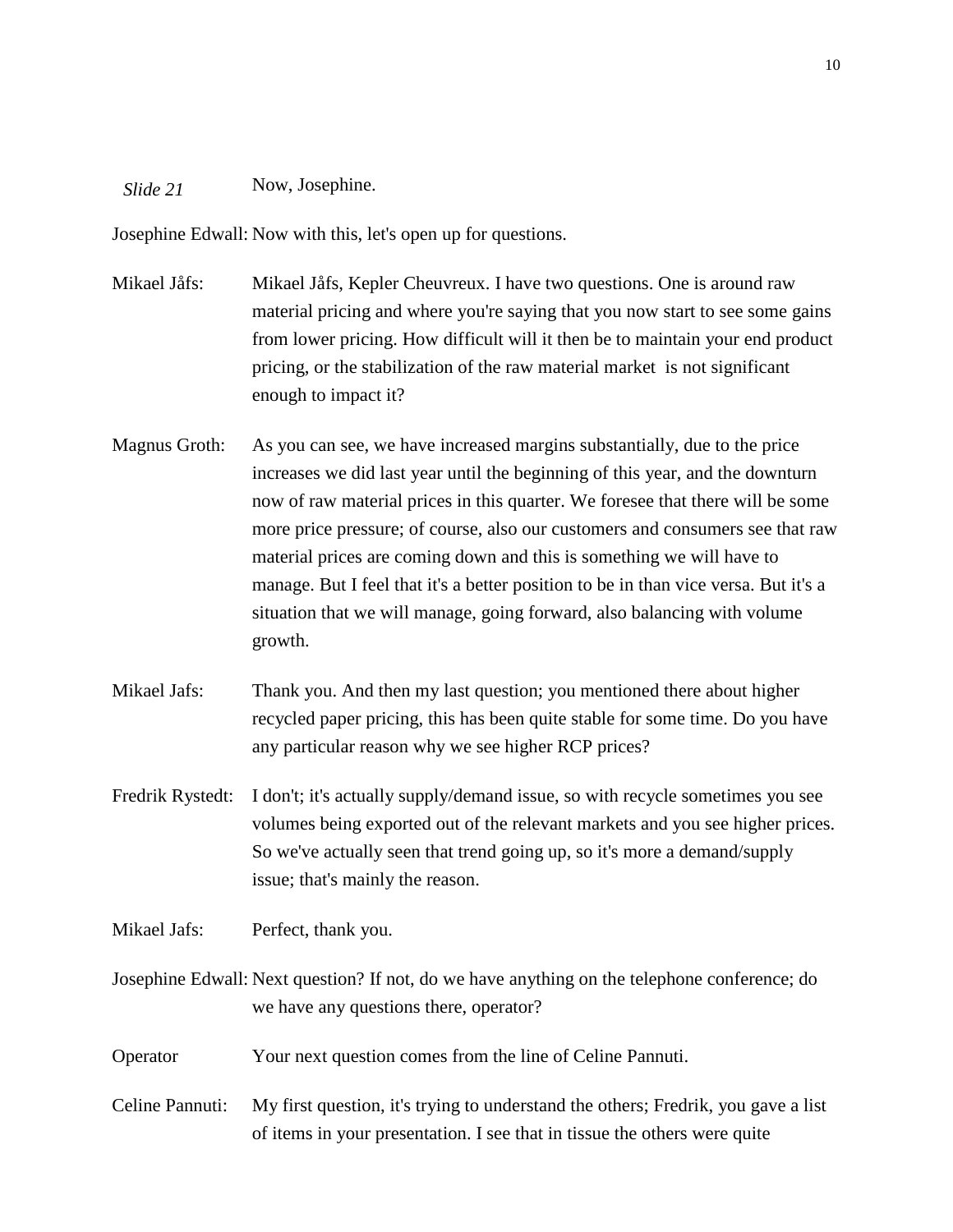meaningful, in fact SEK270 million. Could you give a bit more light of what is there and to which extent this recurs or not in the coming quarters? That's my first question.

Fredrik Rystedt: Yes, I can do that, Celine. There are actually quite a few items. I mentioned most of them but we see many, many different things, and one of the bigger items there is actually the salary inflation or the fixed cost we have in the production facilities. And a lot of it is actually coming from Latin America, as I mentioned, so that's part of it.

> We also see quite a lot higher cost, and some of you may have also seen the Vinda report this morning, we see quite a lot of higher cost for sales and administration as an example, and, of course, that's a result of very strong growth rates we see in Vinda. So there are many different items that we see in that line, pretty much in line with what I said.

And there are also small and big, so I'll just take an example there. We have somewhat lower production volumes as an example, that's not a main contributor, but we reduced production volume to actually take down our inventory and to make ourselves sufficient.

And there is also, in the tissue side, some stock value adjustments on the back of lower prices. There are quite a few different items there, but many of them are, sort of, of a permanent nature, some are more temporary.

- Celine Pannuti: So because when you talk about these fixed costs, and the higher salaries, all of that seems to be part of the ongoing business. So I'm a bit surprised that it does come such a big acceleration on a quarterly basis.
- Fredrik Rystedt: If you look back a few years, Celine, you will see that Q2 is typically high on the other line there. So we normally have higher costs in Q2 on all the other items there. This has to do with many different things. First of all, we typically have a wage negotiation reset, for instance negotiate wage system, and you have retroactive pay for the full year. That's one example.

Second, there is quite often you have launches of new products with additional A&P spend, and the same thing goes for sales and administration.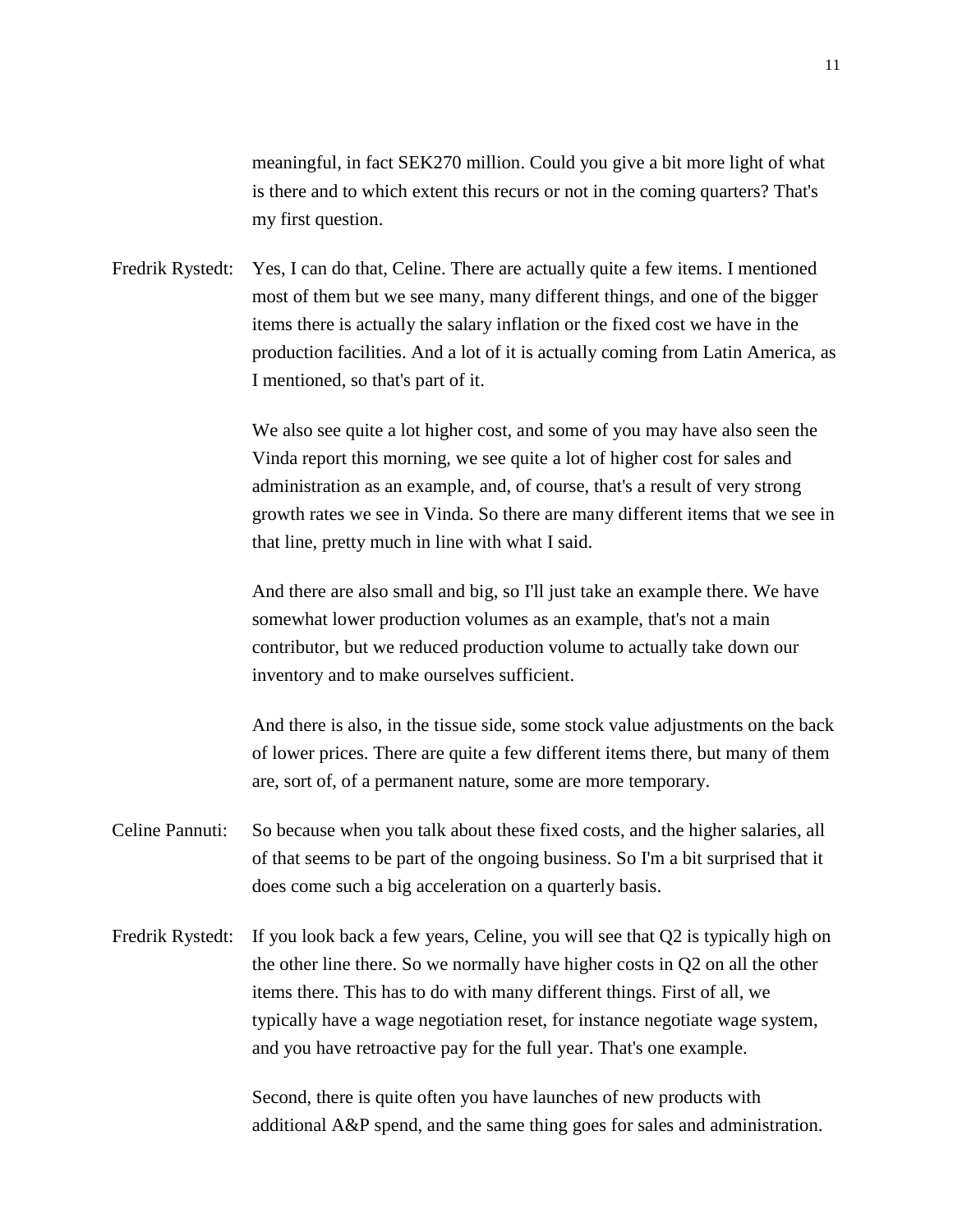So we normally have higher other costs in the second quarter of any given year. So from that perspective, it's just unusually high in comparison to the normal Q2 level and this was higher than normal.

Celine Pannuti: Okay. My second question is for personal care. Growth rate remains quite strong, so first thing is, could you a bit give us an idea of how you are tracking versus the market from a market share standpoint? I was quite surprised how well you did in mature markets.

> And the second part of that question is, Russia, down 2 percent, was quite a surprise; are you rolling back price increases from last year? And should we expect this, therefore, to continue, given the high comp in the second half?

Magnus Groth: Overall, we're doing well on market shares. We are, in general, positive gaining market share in feminine care; stable to positive in incontinence care; and gaining market share in baby in Europe. So in general, that's doing quite fine.

> In Russia, we are seeing some temporarily increased competition. Some of our competitors are investing right now to regain some market share, so there's a higher activity. As we have stated before, it's difficult to draw long-term conclusions from what's going on during one quarter, and I don't foresee that we are giving away prices here. But, however, going forward again, the comps will become more difficult since we made price increases second half of last year, and we will compare to those now moving into second half of this year.

- Fredrik Rystedt: I think maybe on the Russian side also, just adding, is, Celine, you already know that, but we've had fantastic growth numbers in Russia for quite some time, so we've really strengthened our business there. And now, of course, also the ruble has strengthened in comparison to the euro, which is also having an impact, so this is part of the story.
- Celine Pannuti: All right. And then last question, on your adjusted EPS came up 18 percent and I think it was quite a bit versus consensus. Could you flesh out the drivers of that? It seems to be lower minorities, and as well lower net financial, to which extent those are recurring. Thank you.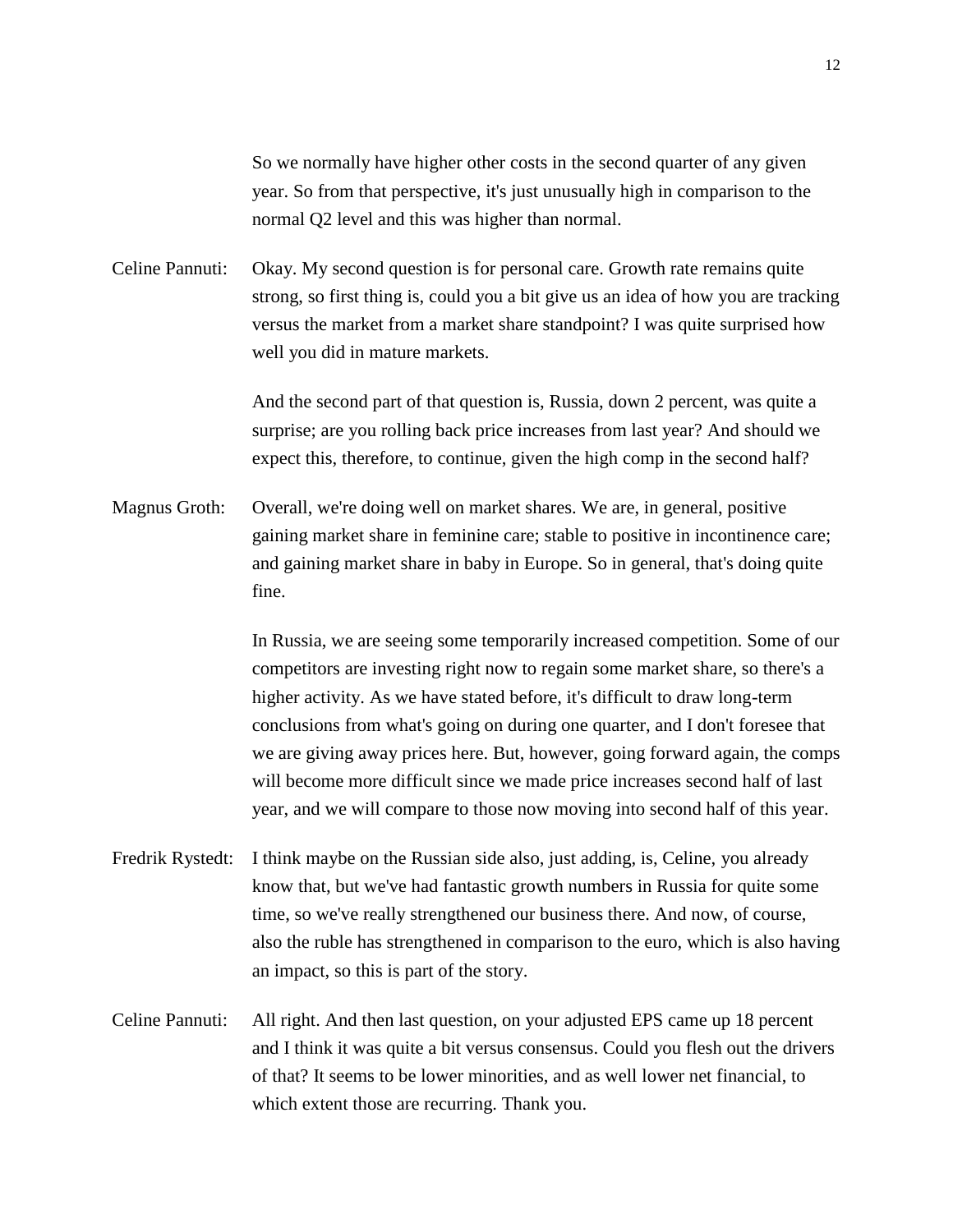Fredrik Rystedt: Yes, if I may, the main contributor there is the financial net that you can see is very low for the quarter, so it's unusually low. It has to do with currency impact from this divestment, or the integration of our Asian business into Vinda. So we have a positive impact. We actually had a slight negative impact in the first quarter and we now have a positive impact in this quarter. So it's unusually low in this quarter but, if you take the full year, it's roughly okay if you put it like that in the financial net. And, of course, in the quarter that's the main reason for the EPS deviation from the expectation, if you put it that way.

Celine Pannuti: Thank you.

Operator: Your next question comes from the line of Iain Simpson.

- Iain Simpson: Just a quick question from me, if I may? Some of your competitors have flagged a slight increase in price competition in European diaper. That sounds like a market you're pretty happy in, but I just wonder if you could talk about the price dynamics in European diaper at all. I know you flagged that you lapsed some pricing, but I was just wondering what you're seeing in the overall marketplace. Thank you.
- Magnus Groth: In the overall marketplace, there's not that much new capacity in Europe. But quite a lot of capacity has changed hands, so market shares have shifted quite significantly over the last two years, and mostly to our benefit. So we're very happy about that. And at some point, of course, that drives, to some extent, price competition. But I would state that price competition is always tough in the baby category, and there's not a big difference there.

Iain Simpson: Thank you.

Operator: Your next question comes from the line of Linus Larsson.

Linus Larsson: Just a couple more questions on price, if I may? Last year partly in high inflationary environment you were able to hike prices. I just want to hear if there are examples where such price hikes are now being rolled back. And then on a more general, even more general, note, are there any price hike initiatives ongoing in any of your categories? Thank you.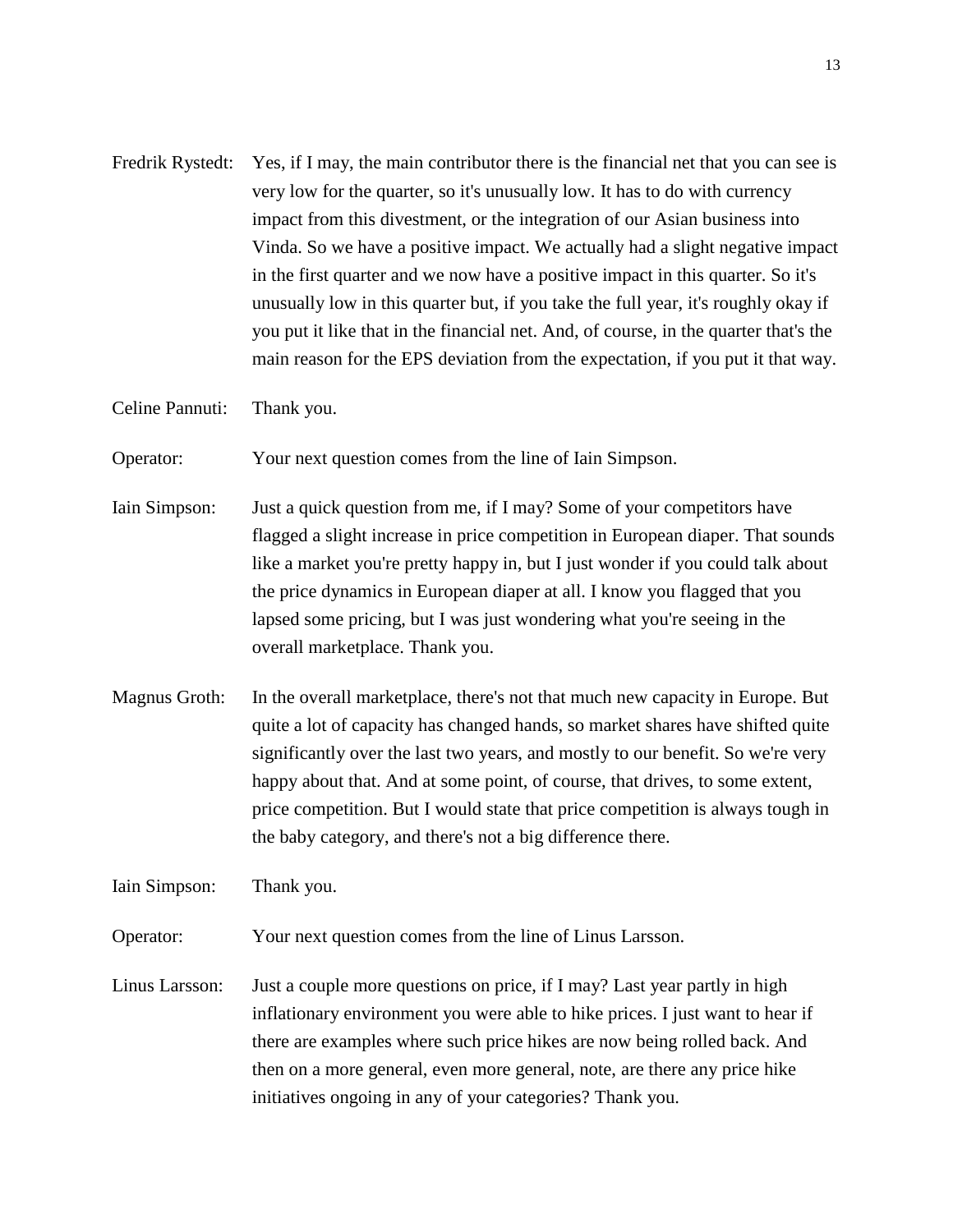Magnus Groth: Starting with then the possibility for price hikes, we're looking at opportunities, especially in Away-from-Home, since the raw material cost for recovered paper has increased slightly. So that's an area where we are looking at price increases. And especially North America, we see some price increase also in the market.

> Another geographic area we're looking at this is the UK, of course, as a result of the Brexit, where we, like everybody else, are affected both by transaction and translation impacts. Transaction to the extent that we are importing raw materials, and translation, because of the weaker pound of course, any profit is translated back at the lower rate. But we're in a reasonably good position because we produce tissue, to a high extent, in the UK, while personal care products are imported into the UK. So that's something we're looking into at this point in time.

> Price decreases; I see a discussion about an increasing price pressure on consumer tissue in Europe in general due to the lower raw material prices. Last year, we had the added effect of also quite a lot of capacity coming into the market. Most of that capacity has actually been absorbed now, except for Spain maybe. So, yes, we expect to have discussions about price decreases rather than price increases, going forward, and that's a situation that I think we can manage.

- Linus Larsson: Very good, that's very helpful. And the Away-Hrom-home tissue price hike in the US, the timing and magnitude of that?
- Magnus Groth: I don't have that detail today, but that's something that we are looking into.
- Linus Larsson: Great. And then maybe also just a clarification, if at all possible, on the other items that were discussed previously on the call, the SEK270 million year-onyear impact. It sounds to me as if much of it is recurring, but do I understand it right that some of it might be falling away in the third quarter?
- Fredrik Rystedt: I think, Linus, there are items there that are, of course, also of temporary nature. But most of them are, as I mentioned, salary increase for instance, are of course there, and the higher A&P spend is likely to continue. Of course,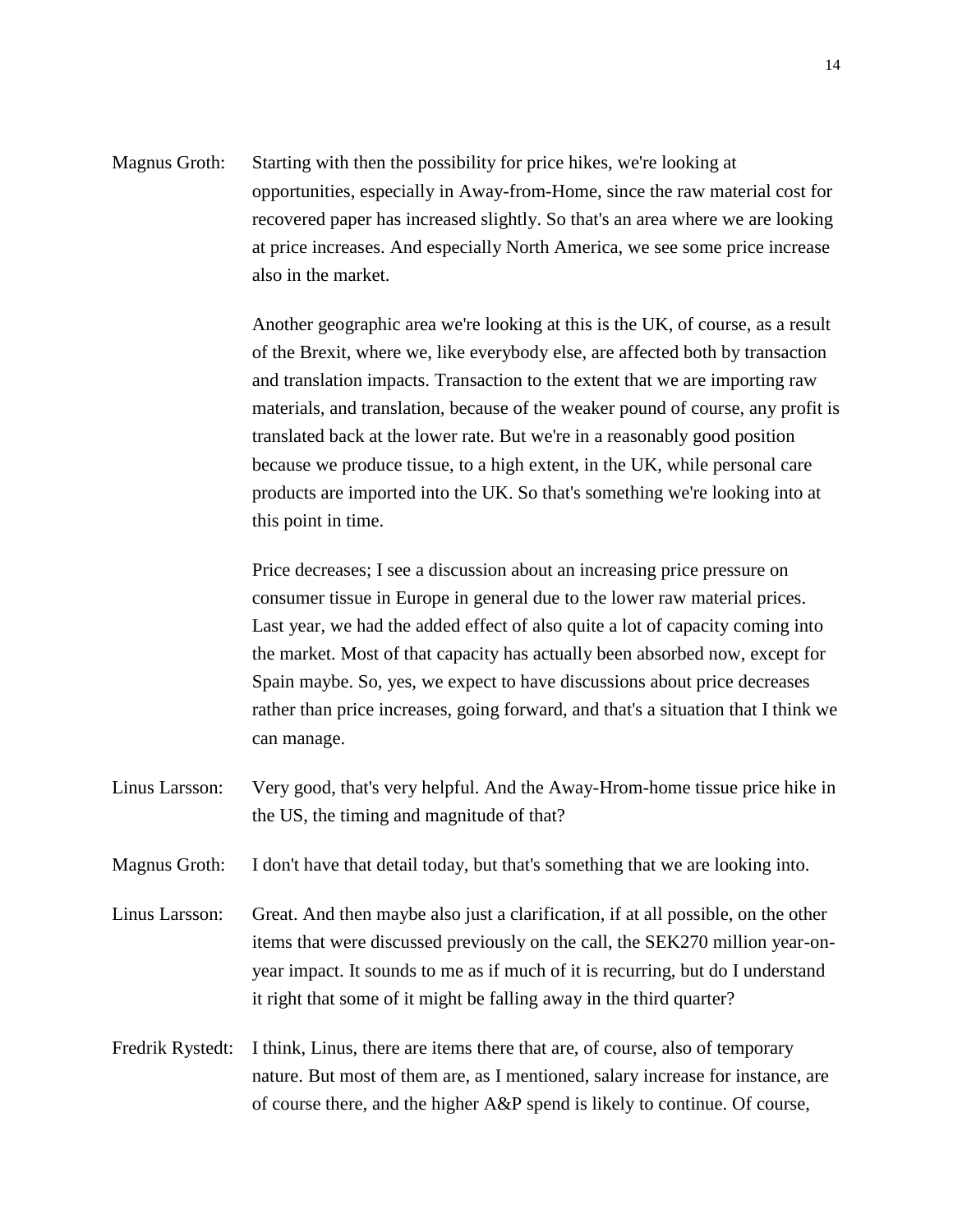that's paying off for us. SG&A costs and those three are the main parameters there, of course, they will also stay. So most will stay, as I mentioned before.

- Linus Larsson: Great. And then just one final check on what you've said before regarding your changed accounting, or changed disclosure, from January 1 next year. Anything to add there? Is that project still on track? Anything you want to share with us on how that disclosure will appear in the first quarter results in 2017?
- Magnus Groth: There's nothing new to report about dividing the Group into two separate divisions. That work is ongoing according to the time plan that we had previously communicated.
- Linus Larsson: Excellent. Thank you.
- Operator: Your next question comes from the line of Stellan Hellström.
- Stellan Hellström: I guess most of the questions I had have been answered, but I would like to also come back to the cost increase in tissue on the other line here. And just to understand it correctly, this salary inflation that you're seeing in some emerging markets, is that coming with a lag relative to the price increases that you've made? Or how does that work?

And then also, on A&P spending here, is it some phasing going on in the quarter, or is it a higher level that we see? Thanks.

Fredrik Rystedt: Salary inflation is just something that has sort of come in to the numbers, so higher salary and wage costs have come in, in particular this quarter. So that's not really tied to the price increases we have made.

> If you look at the A&P, also there we have spent additional amounts in personal care and, to some degree also, in tissue. So there is really no phasing there. Q2 is normally a big month for A&P, but this is, compared to last year Q2, so we have increased the level overall, SG&A in particular.

Josephine Edwall: Were you okay with that, or did you have another question? We'll take the next question.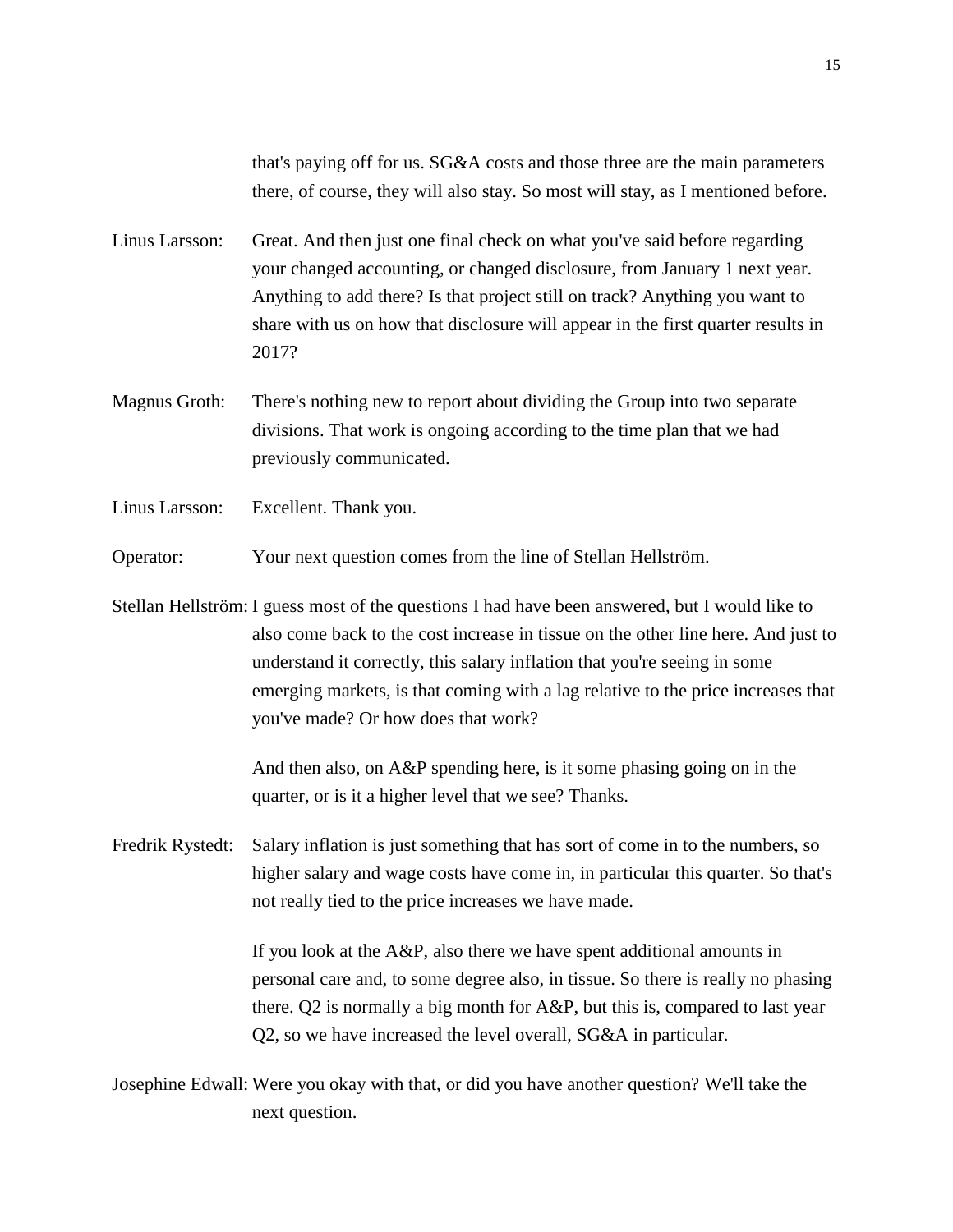Operator: Your next question comes from the line of Oskar Lindström.

- Oskar Lindström: My first question is around cost savings. You've now closed two plants, one in Spain, and one in France, and I realize you work continuously with cost savings in your operations. But do you feel that these cost closures, and perhaps ones that you'll do in the future, are they enough to just counter cost inflation? Or will we see some underlying cost take out as well?
- Magnus Groth: I can start, and then Fredrik can correct me. We have an ambitious plan for cost savings and efficiencies, going forward, and we see as much opportunity for savings and efficiency improvements, going forward, as what we have achieved historically. During the Capital Markets Day, we described our tissue roadmap that, for the first time, we have actually set up a 10-year plan for how to develop our tissue, which is, of course, the most asset intensive part of our hygiene business, our tissue business over the next couple of years. And the closures you've seen now are examples of that.

We are closing old, small, inefficient facilities and only investing in big efficient facilities in the right locations. Specifically, these closures that we're announcing here, we don't see the effects of the savings from that yet. That will come in the coming quarters.

I feel that there's a lot to be done in general, both in tissue but also in personal care and in forest products, going forward. So we have plans in all these three areas, and targets of course.

- Oskar Lindström: If I may ask, you previously, when you've had cost-save programs or plans, you've actually set them out in formalized cost-save programs and guided us on what to expect. What is the reason for not doing so now?
- Magnus Groth: This is something we stopped reporting end of 2014, if I remember correctly, when we had a couple of savings programs, both in hygiene and in forest. We also had the G-P integration program. We said that we think that -- of course, we have programs internally and we follow up rigorously every month and every quarter on those programs.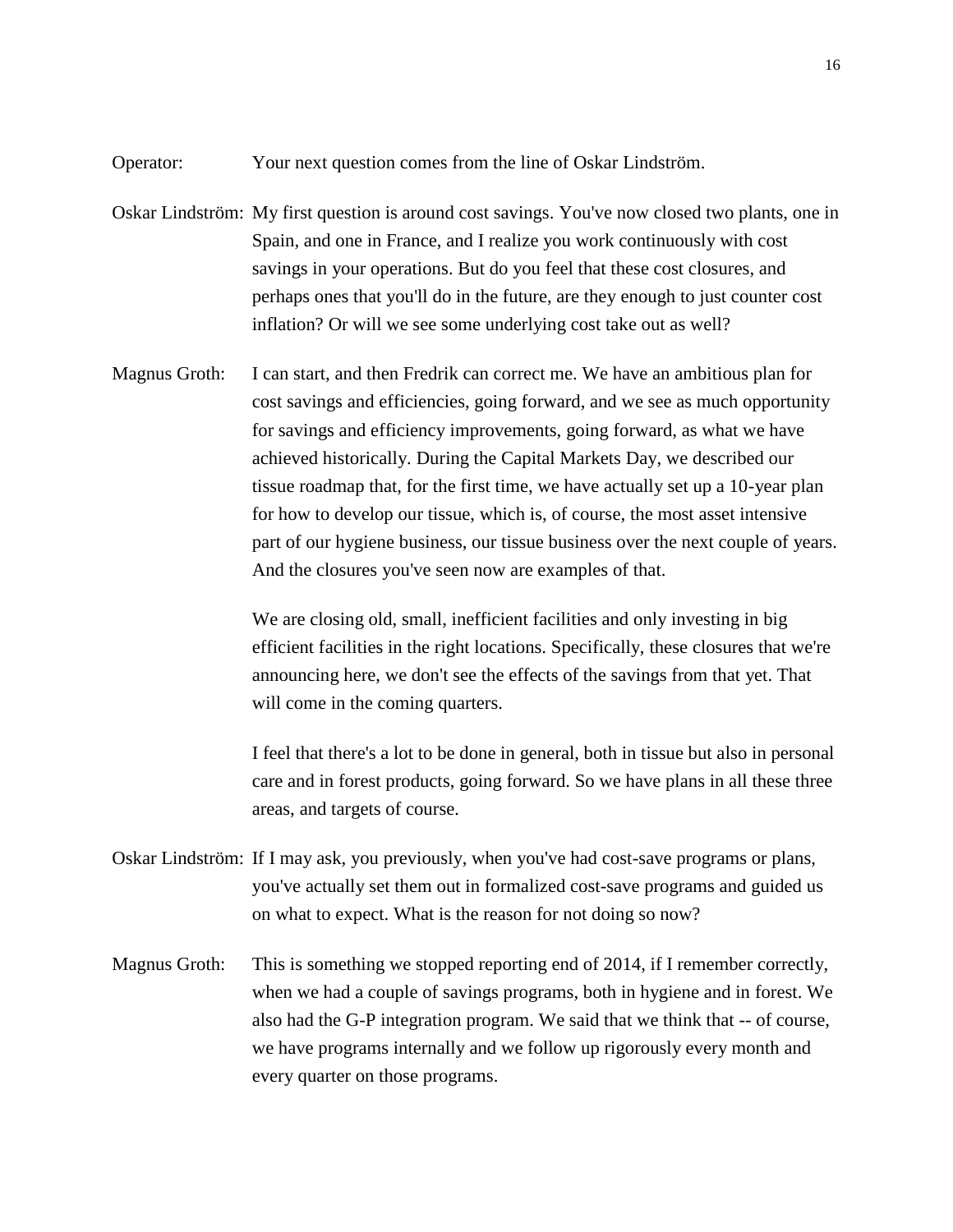But they tend to start to live their own life, if you report them externally. And we wanted to have a very -- we don't want to see any double accounting in this area when it comes it savings and then it's better to keep them internal, to show the effect on the bottom line. We also want to make sure that the savings and the efficiencies that we do hit the bottom line and that don't come out as some kind of project numbers. That's the reason.

Oskar Lindström: Thanks.

Fredrik Rystedt: I can maybe add there because I think any company can produce a cost program. And most companies will deliver on those cost programs because what you do is you set a specific number of activities, and then you calculate the benefit relatively conservative and then you track them and off you go.

> What is actually important is the total cost development of the Group, the total COGS development or SG&A, whatever that is. Of course, if you have the correct cost culture with continuous improvement, if you have the capability of tracking your productivity improvement all the way down to the bottom line, and thirdly, that you have all the right activities, then it's much more efficient, over the longer perspective, to run it like this and not contain it in the part of a cost program.

If you do the cost program, you can improve there but you lose at the other end. What we're trying to do is to actually achieve a good cost development on the totality of things. That I think we have -- we have the measures, as Magnus alluded to, in the tissue roadmap.

- Oskar Lindström: Thanks. If I may come back to this issue, which the other people have asked about, is the pricing on tissue. You had still, in Q2, quite good momentum on price mix year on year, and you now mention price pressure going on in the market. How soon should we expect that to hit your tissue business, or is that not a given?
- Magnus Groth: That's definitely not a given. We're doing everything we can; working with, of course, innovation and partnerships with our retailers to show that we are creating value for them and for this category, and to work with other ways of not focusing primarily on prices.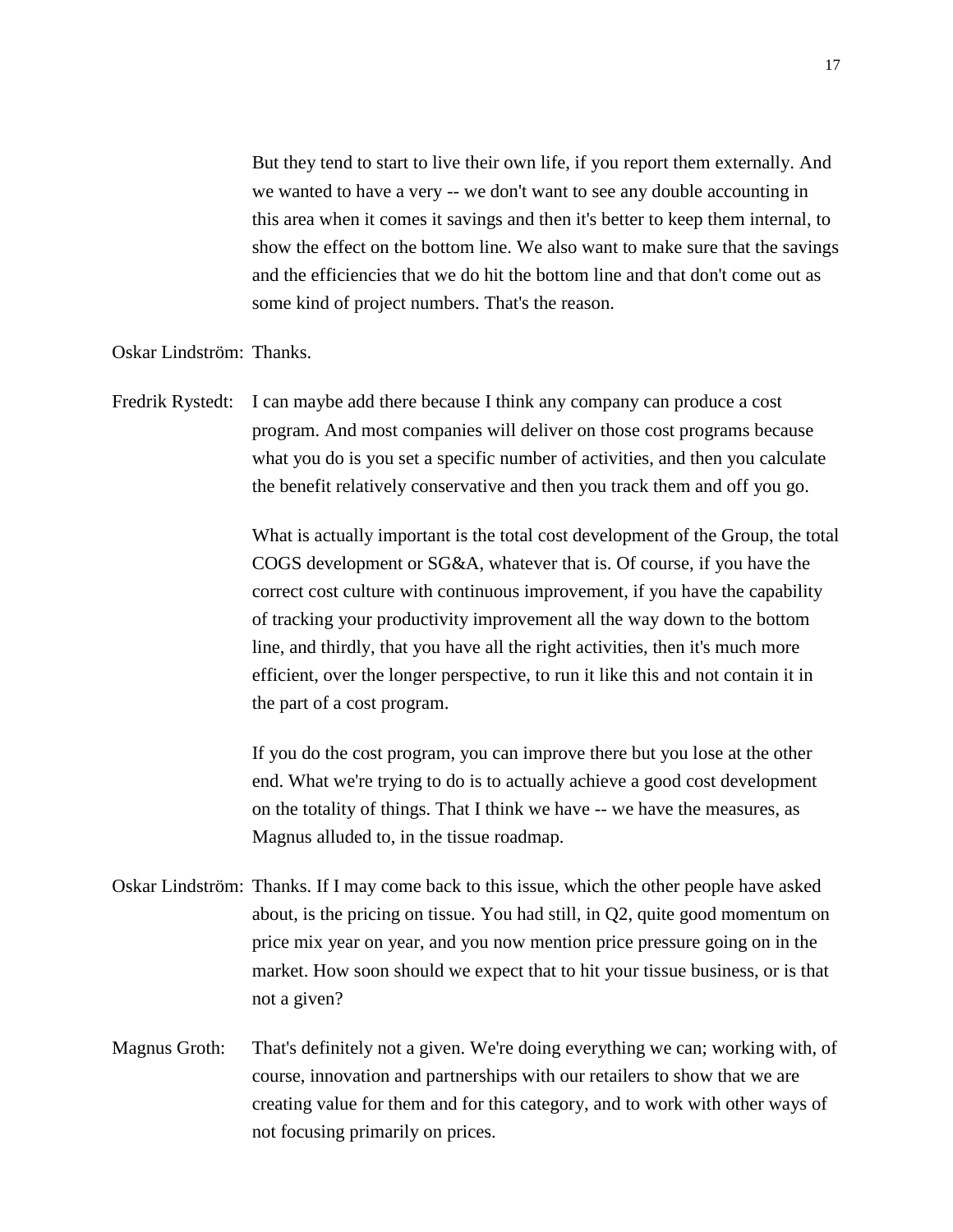We work very hard to -- and price pressure also, it's nothing new; it's something that we're facing continuously in all categories and at all times. There's more discussion when there's a short drop in raw material prices but, after a while, that normalizes again.

We have different ways of negotiating with different retailers in different countries. Sometimes it's annual, sometimes it's ongoing. You can change prices at any time after negotiations. So there's always a lag from any negotiation regarding price increases or decreases.

Oskar Lindström: All right. Thank you very much; those are all my questions.

Operator: Your next question comes from the line of (Ilam Edry).

Ilam Edry: My question is, considering the lower price in mature markets for tissue, you mentioned price competition, but could it also be linked to private label price decrease? What could we expect on this private label/own brand split for the future?

Magnus Groth: The price changes occur quicker on private label than on own brands. One thing is that we are expecting more price pressure, going forward, than we've seen over the years when we had increase in raw material costs. But we also believe that this is business as usual and something that we will manage. So I cannot give you any prediction if and when something will happen when it comes to the outcome of increasing price pressure.

Operator: Ilam, your line is still open.

Josephine Edwall: I suggest we take next question.

Operator: Your next question comes from the line of Iain Simpson.

Iain Simpson: Just on Vinda, you mentioned that was going a little bit slower than it had in the past. Clearly, that's a business that has done incredibly well for you in recent quarters. I just wondered if you could comment about the slowdown at all. Is it just beginning to lap the rollout of international brands, or is it a marketplace thing? Thank you.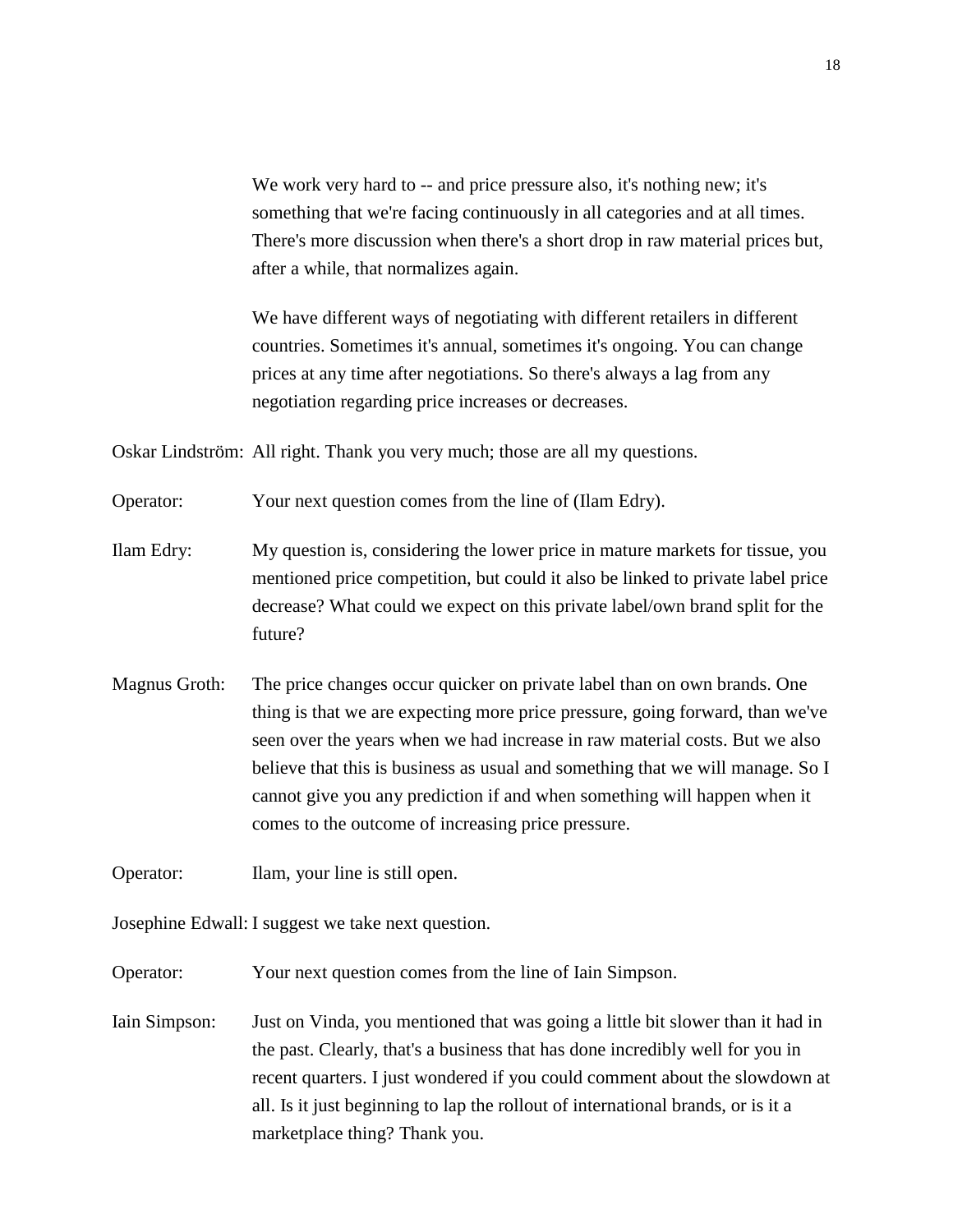Magnus Groth: I can start, Fredrik. It's definitely a marketplace thing. We believe that the Chinese tissue market, that we have communicated before, is growing roughly in line with GDP so that would be around 6 percent, 7 percent. Vinda has taken a large part of that growth over the last couple of years and gained market share actually, and we are now the number one branded tissue player in China. So that's all going well.

> We believe that underneath this 6 percent to 7 percent, the three big established player will actually keep growing faster because they will take market share from the smaller player as the markets consolidate. Nevertheless, this is a slower growth than historically, due to the new normal of China. So this is just an effect of the market development.

When it comes to the launch of our international brands, like Tempo in Mainland China, that's going extremely well. We're seeing high growth numbers, which is good because those are also high margin segments within the tissue category. So that's going well.

Also in personal care, just to mention that the integration with SCA's pan-Asian -- or Asian business is also developing well. We saw good growth, as you can see on the previous slide, in our Asian personal care business, now managed by Vinda.

- Iain Simpson: Thank you very much.
- Operator: Your next question comes from the line of Celine Pannuti.
- Celine Pannuti: A follow-up from me. First in terms of your guidance, or the discussion we have had about tissue, there seems to be this question about the pricing discussion, which we may not see right away, but at the same time, you're talking about the potential from volume acceleration. I was wondering whether you could share with us what kind of volume growth you see right now in the market and, what could be a run rate growth especially in developed markets? That's my first question.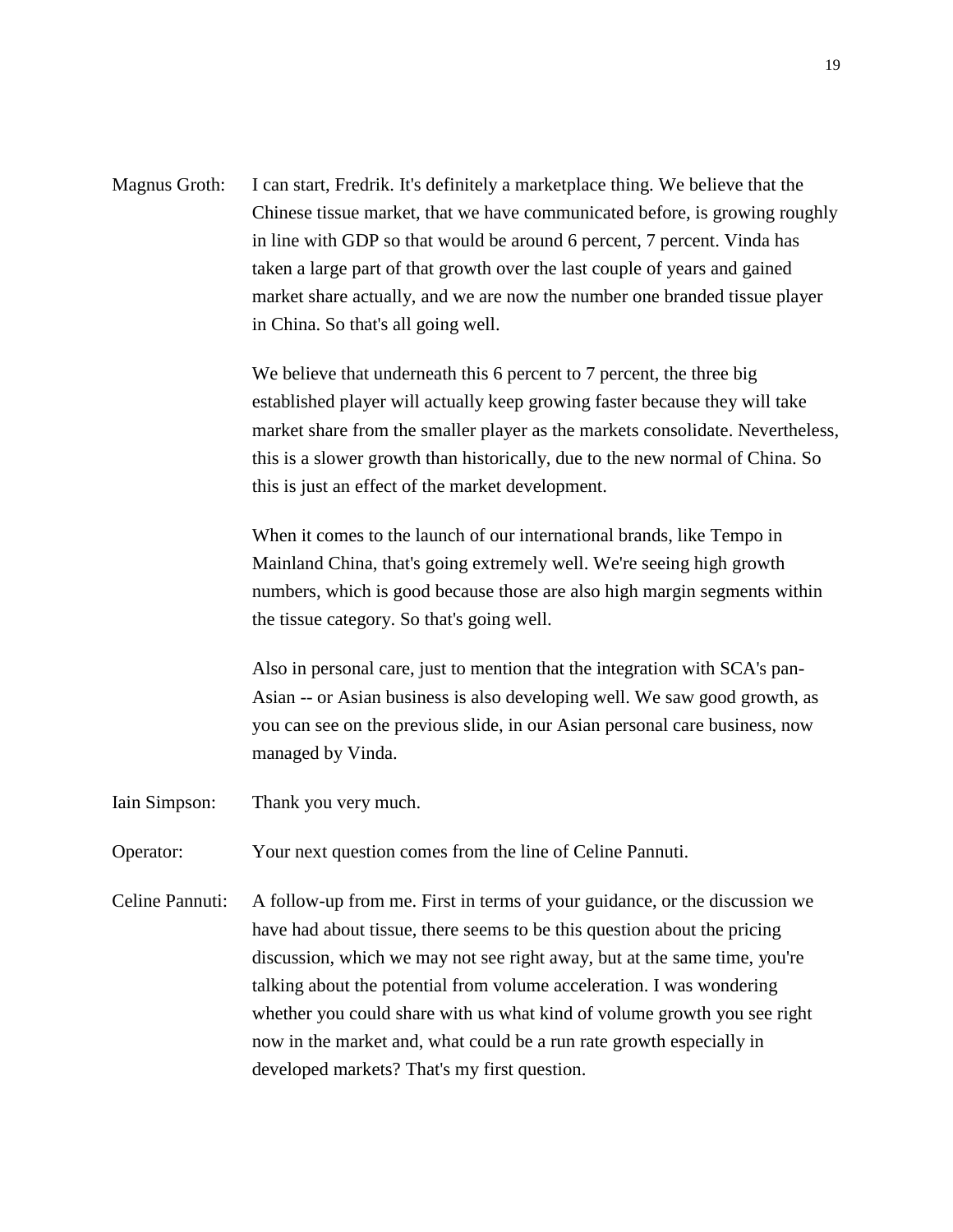| Magnus Groth:   | Run rate growth rate hasn't really changed in developed markets. It's still a   |
|-----------------|---------------------------------------------------------------------------------|
|                 | few percent, 1 percent to 2 percent annually, so there's no change there. When  |
|                 | it comes to SCA's growth in these markets during the second quarter it was      |
|                 | zero, because we focused very, very much on price increases and, what we're     |
|                 | doing now is we're finding the balance between pricing and volume. And          |
|                 | that's what we are focusing on now in our discussions with retailers, going     |
|                 | forward. It's very difficult to specify what that will lead to. I just feel     |
|                 | confident that these are discussions that we always had with our customers,     |
|                 | especially in the retail part of the business.                                  |
|                 | It's more stable in Away-from-Home actually, and also the underlying raw        |
|                 | material prices are more stable. So I think we can manage that and find that    |
|                 | balance between margin and volume.                                              |
| Celine Pannuti: | All right. Just also on tissue, you mentioned that Away-from-Home was           |
|                 | negative in North America; did I understand well? And can you maybe give a      |
|                 | few comments on Wausau, how is Wausau progressing?                              |
| Magnus Groth:   | Wausau is progressing better than our integration plans, both when it comes to  |
|                 | synergies and when it comes to their margin. So we are super happy about        |
|                 | Wausau and how that business is going and also the integration.                 |
|                 | We had a slightly lower or negative growth, partly because of the performance   |
|                 | of some our distributors; in Away-from-Home, we work mostly through             |
|                 | distributors. It could be an impact from the ongoing integration work; of       |
|                 | course, that takes some focus maybe from going for volumes. So that's           |
|                 | something we have discussed intensely in our North American business, that      |
|                 | we need to keep our eyes on the customers and consumers and not lose that       |
|                 | focus while we are integrating. So we have that discussion continuously.        |
| Celine Pannuti: | And my last question, I promise. There was a few question on the calls about    |
|                 | the others, which came a bit stronger than expected. I understand that they are |
|                 | going to recur, but maybe there as an extra impact for the quarter. At the same |
|                 | time, you seem to see a further benefit from tissue, a raw material tailwind in |
|                 | the coming quarter, at least. Overall, I presume you see what the market        |

expect for margin for the year, which 12.1 percent for the year which is 80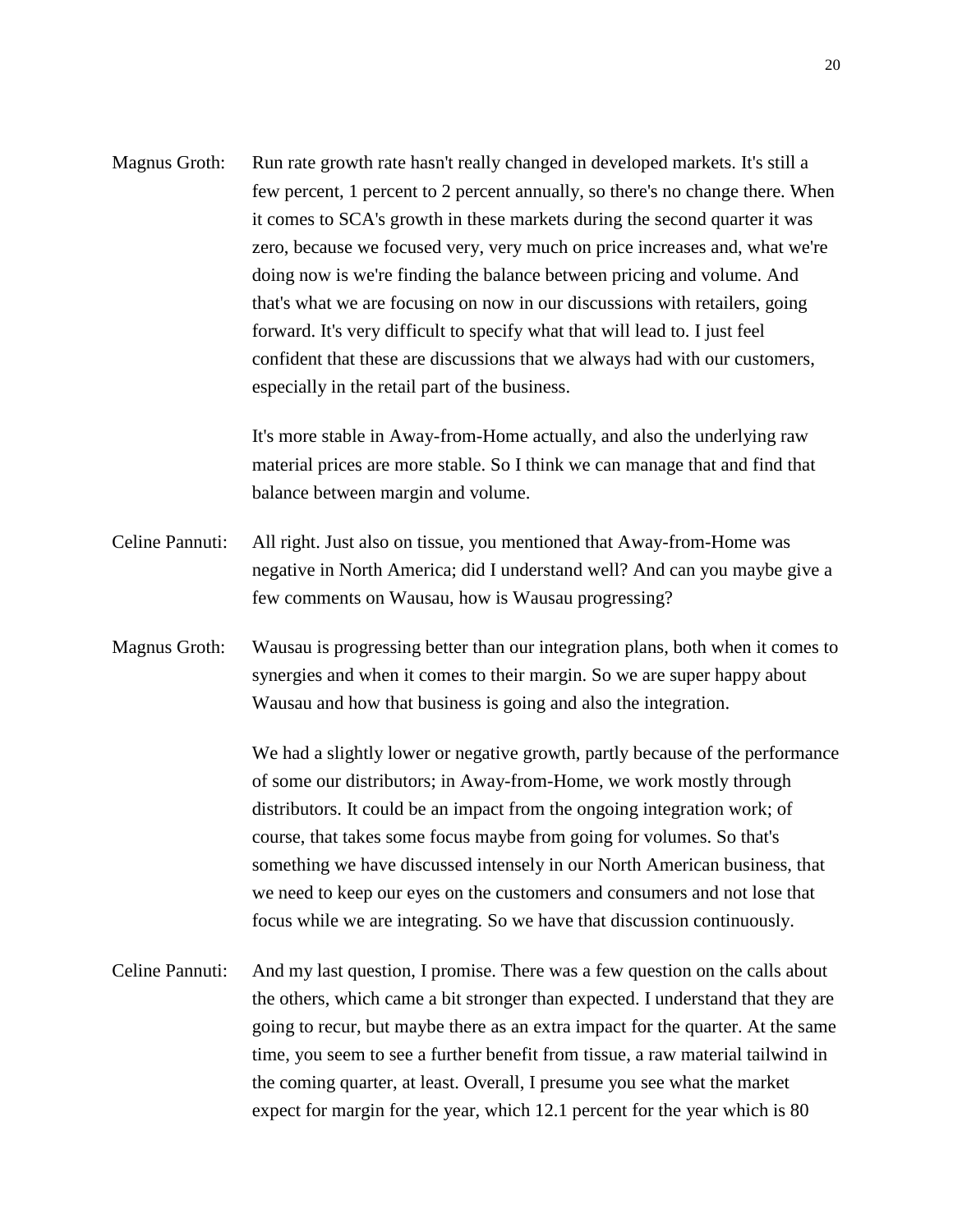basis point; you did plus 100 in the first half. Do you feel that's a realistic expectation?

Magnus Groth: Celine, we don't make any projections like that, as you know.

Celine Pannuti: Thank you.

Operator: Your next question comes from the line of Justin Jordan.

Justin Jordan: I've got two questions, unrelated. Firstly, just on Brexit, for SCA 9 percent of revenues from the UK, you've talked about tissue relatively insulated, it's just translation FX headwind, going forward. But on personal care, are you aiming to recoup essentially all the sourcing raw material FX headwinds that you now have, going forward, through price increases? Or do you think that will be a battle, going forward, and should we anticipate a marginal impact in the UK?

Magnus Groth: I'm sure it will be a battle and, again, it's always a battle. Most retailers in the UK have stated that they will not try to recover any losses they see from the Brexit from their consumers. So they are saying that they're going to take that negative impact, and that makes it more difficult for suppliers to these companies. All suppliers are more or less in the same situation. So to what extent this will have an impact, or how long will it take until it balances, I don't know, but it's something we are working with, of course, continuously.

- Justin Jordan: Thank you. Just moving divisions, as it were to, forest products in terms of outlook for the back half of the year, you talked about a stable price outlook. Just specifically on one product, kraftliner, some of your peers have talked about achieving EUR20 a ton price increase in July 1 or so. What has SCA achieved?
- Fredrik Rystedt: Approximately the same.
- Justin Jordan: Thank you.
- Magnus Groth: That may be an average, with publication prices actually came up for a while for the first time in many years, slightly coming back again and you know that story in publication paper, while pulp is expected to be quite stable. And when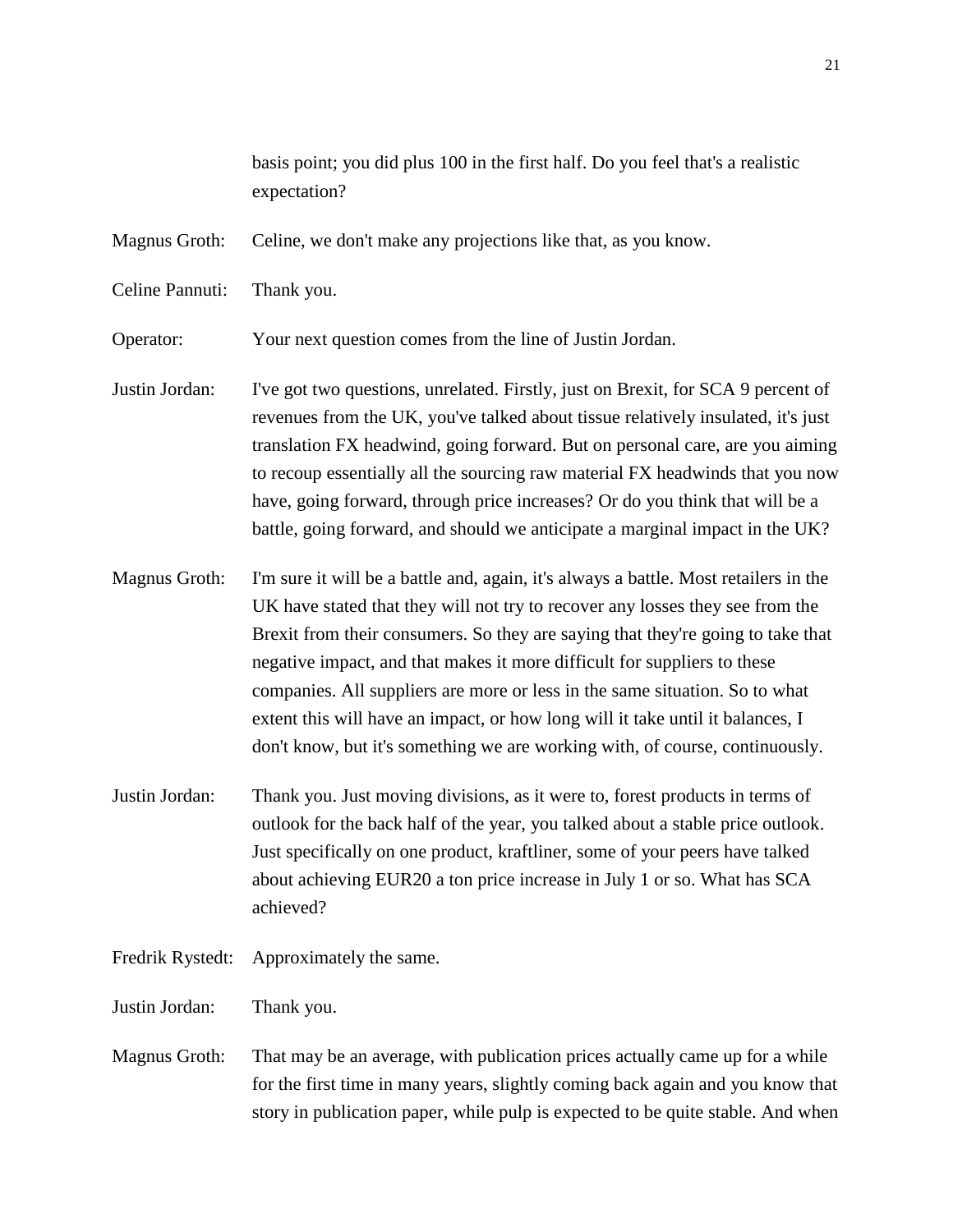it comes to solid wood, we are seeing some slight increases also in prices, so some differences between the different segments but overall quite stable.

- Fredrik Rystedt: Again, we're comparing here when we talk about price movements against last year's quarter, so we've seen a decline in solid wood products and kraftliner, and also during last year, soft wood pulp. So that means, of course, that the average last year is higher, and that's why you see this impact on the price. This quarter now we see a slight uptake in kraftliner, as you just alluded to. We also see in soft wood pulp it's not a lot but \$10, \$15 per ton. So there's some stabilization or even positive movements but, of course, the average last year remains higher than this year still.
- Justin Jordan: Thanks for clarifying.
- Josephine Edwall: Okay. I understand this was the last question from the telephone and we have one more question from the floor.
- Rutger Smith: Just a question on Vinda; are you allowed to augment your holding by buying over the stock exchange, or do you only have the possibility to make bids, as Vinda is a quoted company I mean?
- Magnus Groth: To buy shares in Vinda? I don't know. We have our -- Fredrik, can you answer that?
- Fredrik Rystedt: We're not doing that over the stock exchange; we're not buying shares over the stock exchange. So I guess your question is whether we have such a big stake that we would be subject to a bid situation. We have to come back on that question; it's not a relevant question. It's a hypothetical question for us, we're not buying on the stock exchange.
- Magnus Groth: I'll just add to that; we're very, very happy with the current ownership situation and we expect that to last for the long term. So we have a very good balance between us having the majority, still having the founder, Mr. Li, as a very strong owner and a float on the Hong Kong stock exchange. We think that's a great setup.

Rutger Smith: It is a relevant question, but it may not be in your cards, that's the difference.